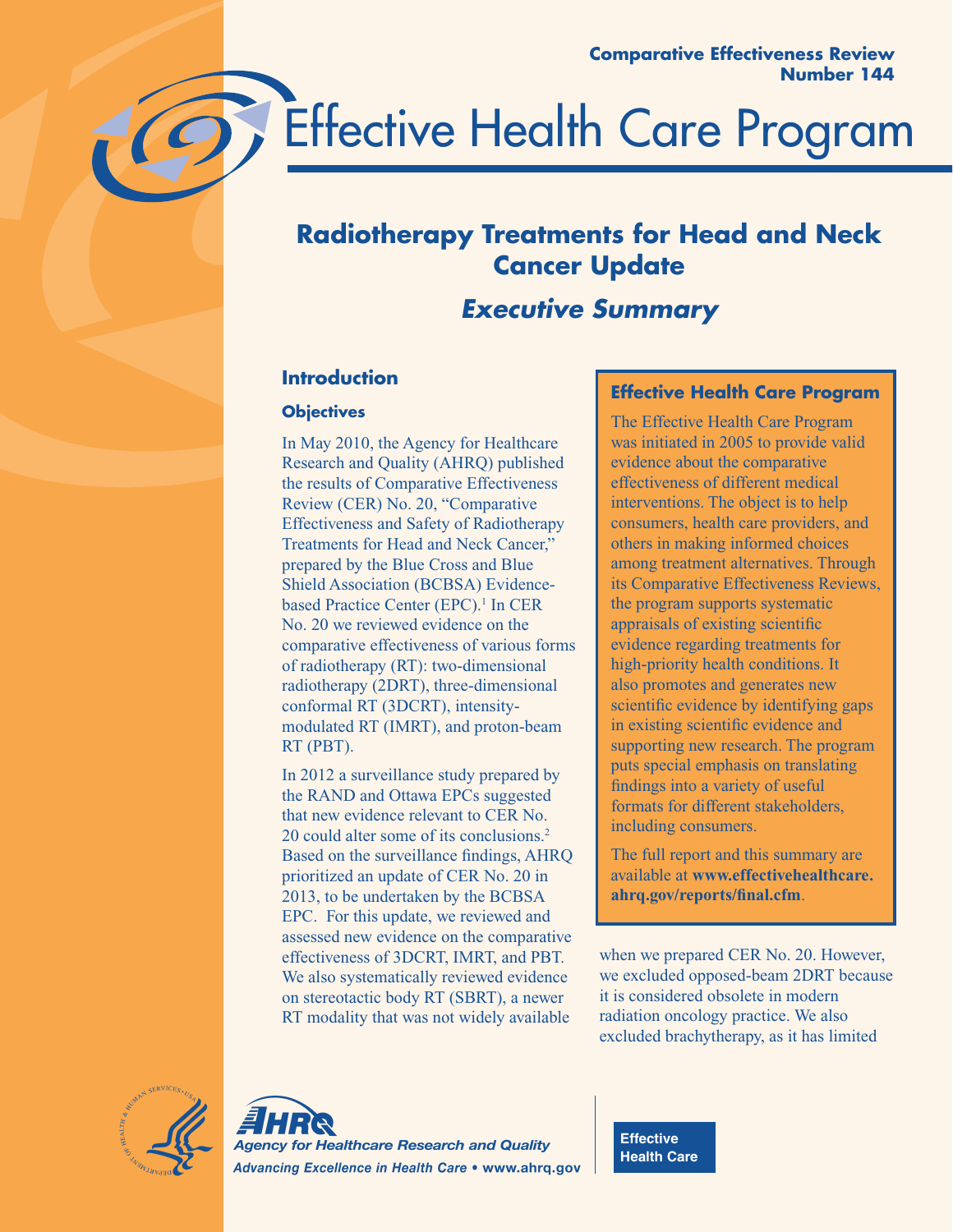applicability in modern radiation oncology practice for head and neck cancer.

This CER update included the same Key Questions as in CER No. 20 and, for the most part, the same methods and search strategies, modified to address the changes in the list of interventions. We organized clinical evidence according to treatment(s) received, abstracted only from comparative studies (randomized or nonrandomized) of the conformal RT methods used in treatment for any head and neck cancer.

#### **Epidemiology and Burden of Head and Neck Cancer**

Head and neck cancer is a heterogeneous disease characterized by complex clinical and pathologic presentations. Squamous cell carcinoma of the head and neck (SCCHN) constitutes approximately 90 percent of all head and neck cancers, and accounted for approximately 3 percent (about 50,000) of all new cancer cases and 2 percent (approximately 12,000) of all cancer deaths in 2010 in the United States.3 More than 600,000 people were diagnosed with SCCHN worldwide in 2008.3

# **Overview of Multimodal Clinical Management of Head and Neck Cancer**

Aggressive multimodality treatments with curative intent may include surgery, RT, and chemotherapy. RT is a vital component of treatment, offered to nearly 75 percent of all head and neck cancer patients with either curative or palliative intent. RT may be used alone or as a part of a multimodality approach, often with significant long-term side effects.

#### **Overview of RT in Head and Neck Cancer**

Conformal RT refers to modalities in which radiation beams are "shaped" to cover the tumor volume plus surrounding tissue margin(s) to treat microscopic disease that may reside there.

We present here a brief overview of the different types of conformal RT modalities for those who are less familiar with the specific technologies. For those seeking further details on the different approaches, information is available from the National Cancer Institute and citations within that reference.4

#### **Three-Dimensional Conformal Radiotherapy**

Three-dimensional conformal RT allows for accurate and precise dose calculations that account for axial anatomy and complex tissue contours.<sup>5</sup> Anatomic information in

three dimensions is gathered from diagnostic computed tomography (CT) scans in a forward-planning process to deliver multiple highly focused beams of radiation that converge at the tumor site.

#### **Intensity-Modulated Radiotherapy**

IMRT is a newer, more complex, and resource-intensive form of 3DCRT that delivers ionizing radiation conformally to the target volume while sparing uninvolved healthy tissues.<sup>5,6</sup> An inverse-planned regime is designed that allows modulation of beam energies across conformally shaped radiation fields. Although IMRT theoretically reduces radiation dose to organs at risk (OAR), a greater volume of uninvolved tissue or OAR may receive irradiation than with non-IMRT conformal methods.

#### **Stereotactic Body Radiotherapy**

SBRT delivers doses of radiation in regimens that generally comprise a total dose similar to that delivered with 3DCRT or IMRT, but in fewer fractions than those techniques, typically eight for head and neck cancer.<sup>7</sup> In SBRT, the tumor location can be tracked in multiple dimensions using several CT imaging techniques that depend on the platform, tracking on bony structures or implanted fiducials.

#### **Proton-Beam Radiotherapy**

PBT is relatively rare, but has become increasingly available in the last few years. It has theoretical advantages over photon therapy because PBT lacks an "exit dose" due to the Bragg peak, potentially enabling physicians to deliver high-energy conformal doses to the tumor volume while almost completely sparing normal healthy tissue.

#### **Summary**

The optimal means of delivering external beam ionizing radiation in sufficient doses to cure a patient with SCCHN requires a fine balance between treatment effectiveness and associated toxicity. A surveillance study prepared in 2012 by the Ottawa and RAND EPCs suggested a rationale to update CER No. 20 based on signals of new evidence that could change several conclusions of that report. Taken together, the emergence of new technology and evidence suggesting potential differences between interventions in some outcomes prompted AHRQ to prioritize this update of CER No. 20.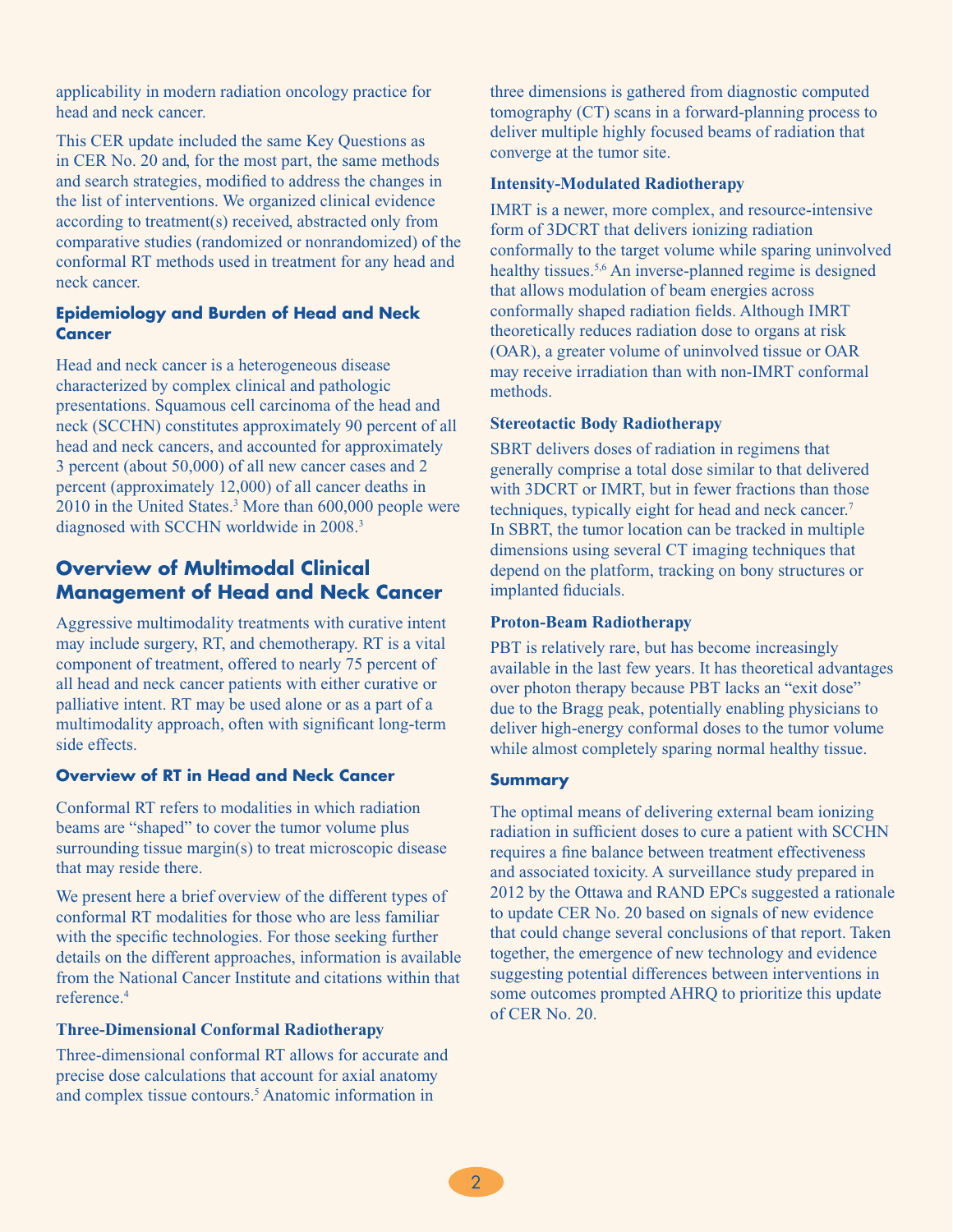# **Key Questions**

The following four Key Questions were addressed:

**Key Question 1. What is the comparative effectiveness of 3DCRT, IMRT, SBRT, and PBT regarding adverse events and QOL [quality of life]?** 

**Key Question 2. What is the comparative effectiveness of 3DCRT, IMRT, SBRT, and PBT regarding tumor control and patient survival?**

**Key Question 3. Are there differences in the comparative effectiveness of 3DCRT, IMRT, SBRT, and PBT for specific patient and tumor characteristics?** 

**Key Question 4. Is there variation in the comparative effectiveness of 3DCRT, IMRT, SBRT, and PBT because of differences in user experience, treatment planning, treatment delivery, and target volume delineation?**

# **Populations, Interventions, Comparators, Outcomes, and Timing (PICOTS)**

#### **Population(s)**

Populations of interest (Key Questions 1–4) included patients with head and neck cancer. To define what constitutes head and neck cancer, we consulted clinical resources such as the National Cancer Institute's Physician Data Query Cancer Information Summary.<sup>8</sup> The definitions include cancer in these locations:

- Pharynx (hypopharynx, oropharynx, and nasopharynx)
- Larynx
- Lip and oral cavity
- Paranasal sinus and nasal cavity
- Salivary gland
- Head and neck (occult primary)

All therapeutic strategies were included. RT can be delivered as a primary (curative) intent therapy or as an adjunct to surgery. We sought direct evidence for one intervention compared with another, with or without chemotherapy or surgery.

#### **Interventions**

Interventions (Key Questions 1–4) were—

- 3DCRT
- IMRT
- **SBRT**
- PBT

Interventions may occur as part of a multimodal treatment strategy if the comparisons differ only with respect to the RT given.

#### **Comparators**

For comparators (Key Questions 1–4) all therapies were compared with each other as part of a continuum of treatment for patients with head and neck cancer.

#### **Outcomes**

Outcomes for Key Questions 1, 3, and 4 included—

- **Final outcomes:** QOL and adverse events, including radiation-induced xerostomia and dysphagia
- **Intermediate outcomes**: Salivary flow and probability of completing treatment according to protocol

We sought evidence related to user experience, treatment planning, and target volume delineation within the context of Key Question 4.

Outcomes for Key Questions 2-4 included—

- **Final outcomes:** Overall survival and cancer-specific survival
- **Intermediate outcomes:** Local control and time to recurrence

#### **Timing**

All durations of followup were considered.

#### **Settings**

Typically, settings were community based versus tertiary or academic medical centers.

# **Analytic Framework**

Figure A provides an analytic framework illustrating the population, interventions, outcomes, and adverse effects that guided the literature search and synthesis. It links the interventions of interest directly with final health outcomes (e.g., overall survival) and adverse events (e.g., xerostomia) as well as indirectly with final outcomes via intermediate outcomes (e.g., local control, disease-free survival).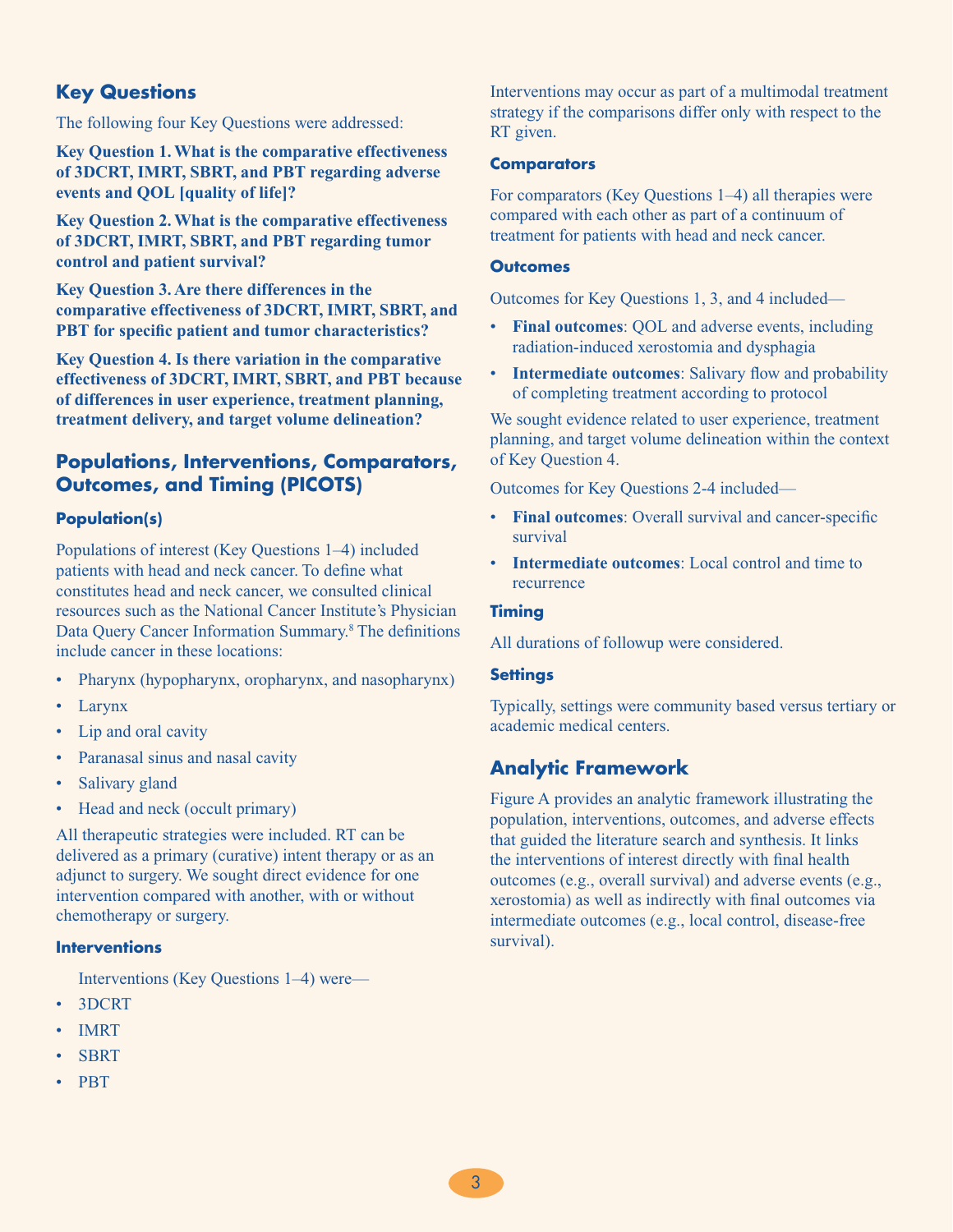



Figure A depicts the Key Questions (KQs) within the context of the PICOTS described in the previous section. In general, the figure illustrates how the interventions 3DCRT, IMRT, SBRT, and PBT may result in intermediate outcomes (e.g., local tumor control, disease-free survival) and final health outcomes (e.g., overall survival, cancer-specific survival, QOL). Also, adverse events (e.g., radiation-associated xerostomia and salivary dysfunction, dysphagia, mucositis, otologic dysfunction, visual dysfunction) may occur at any point after the treatment is received.

 $3DCRT = 3$ -dimensional conformal radiation therapy;  $IMRT =$  intensity-modulated radiation therapy;  $KQ = Key$  Question;  $PBT =$ proton-beam radiation therapy; QOL = quality of life; RT = radiation therapy; SBRT = stereotactic body radiation therapy.

## **Methods**

#### **Overview**

This section describes the methods used to produce this CER update. The methodological practices we followed derived from the "Methods Guide for Effectiveness and Comparative Effectiveness Reviews" (Methods Guide).9 We also consulted the article published by Tsertsvadze et al. on methods to update CERs.10

#### **Study Inclusion Criteria**

We included only full-length reports that describe the final results of randomized controlled trials (RCTs) and nonrandomized comparative studies (observational, casecontrol, and cohort studies) that meet the PICOTS criteria (outlined above).

#### **Literature Search Strategies**

An experienced medical librarian designed and performed all searches for this CER update. The literature search for the update was backdated to 12 months before the final

literature search for CER No. 20 (dated September 28, 2009). For SBRT, the literature was searched electronically for citations from January 1, 1990, through April 2013. The entire search was updated May 1, 2014, after AHRQ posted the draft of this report for peer review. We searched the following databases:

- MEDLINE®
- EMBASE®
- Cochrane Controlled Trials Register

#### **Data Abstraction and Data Management**

Literature search results were transferred to EndNote® and subsequently into Distiller for study screening.

#### **Review of Titles and Abstracts**

We developed data collection forms for abstract review, full-text review, and data extraction. Two CER team members performed the initial title and abstract screen. To be excluded, a study must have been independently excluded by both team members.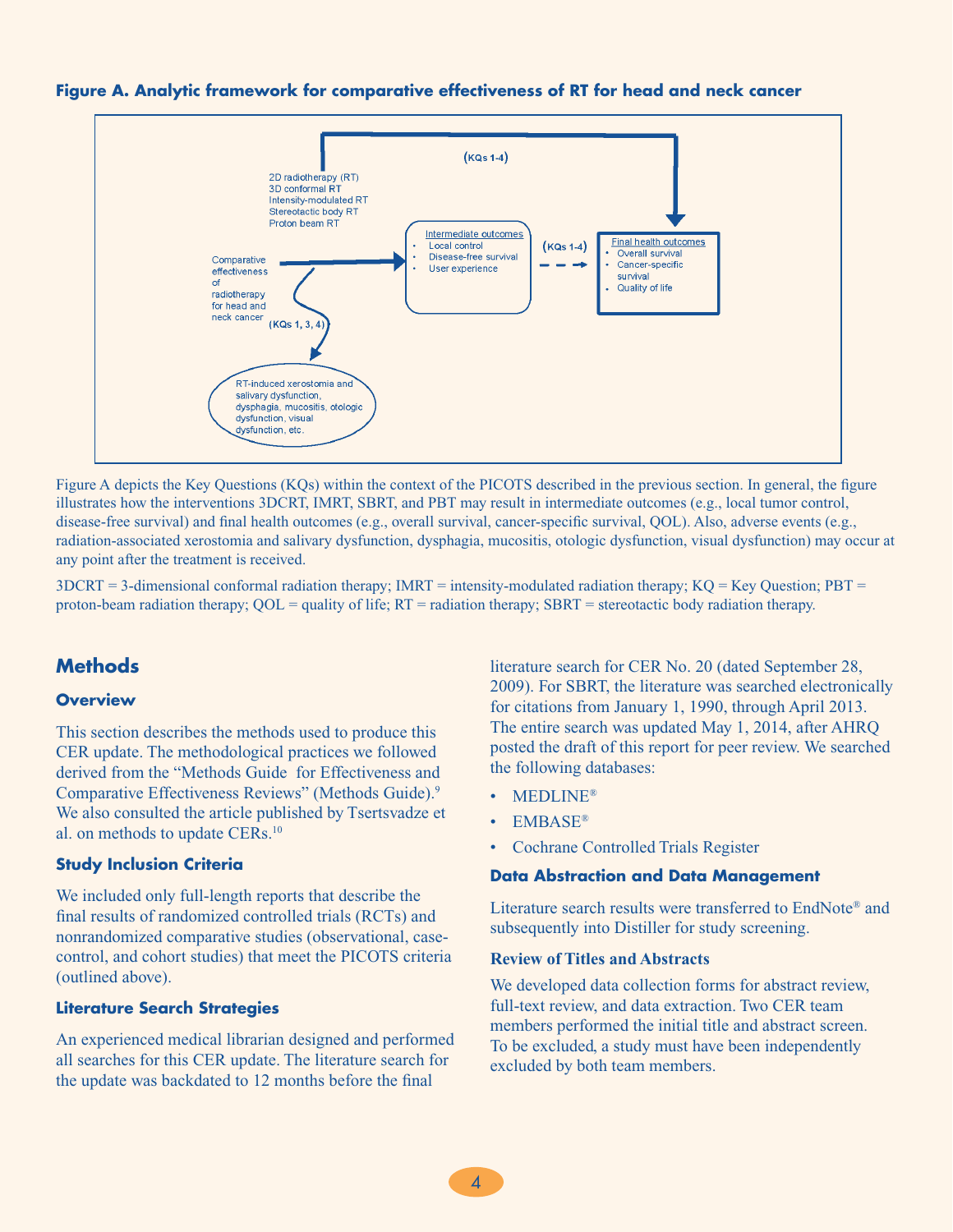#### **Full-Text Review**

Full-text articles were reviewed against the PICOTS to determine their inclusion in the systematic review. Two CER team members independently reviewed all articles, then met to resolve conflicts on inclusion, conferring with our clinical content expert if necessary. The reason for excluding each article retrieved in full text was recorded in the Distiller database.

#### **Data Abstraction**

We abstracted data into tables created in the Systematic Review Data Repository. Each article included was abstracted by a single reviewer. A second reviewer assessed the data extraction against the original articles for quality control.

The data elements abstracted included the following:

- Patient characteristics
- Treatment characteristics
- Outcome assessment (see PICOTS and Analytical Framework sections)

#### **Evidence Tables**

The same abstraction tables were used for all studies. The dimensions of each evidence table may vary by Key Question, but the tables contain common elements such as author, year of publication, sample size, study type, intervention(s), and comparator(s).

#### **Methodological Risk of Bias (Quality or Limitations) of Individual Studies**

In adherence to the Methods Guide,<sup>9</sup> the general approach to grading the quality or limitations of individual comparative studies was use of a U.S. Preventive Services Task Force (USPSTF) method.<sup>11</sup> Individual study quality assessment accounted for the following study elements:

- Number of participants and flow of participants through steps of study
- Treatment-allocation methods (including concealment)
- Use of blinding
- Study design (prospective vs. retrospective)
- Use of an independent outcome assessor

#### **Data Synthesis**

The qualitative synthesis emphasized comparative studies sorted by specific head-to-head comparisons of interventions, specific treatment regimens, patient characteristics, specific outcomes, and status relative to the evidence hierarchy and study quality assessment.

#### **Grading the Strength of Evidence for Individual Comparisons and Outcomes**

Studies were assessed for relevance against target populations, interventions of interest, and outcomes of interest. The system used for rating the strength of the overall body of evidence is outlined in the recently updated  $(2013)$  chapter from the Methods Guide<sup>9</sup> and is based on a system developed by the GRADE (Grading of Recommendations Assessment, Development and Evaluation) Working Group.12

This system explicitly addresses the following domains: study limitations, directness, consistency, precision, and reporting bias.

The overall strength of evidence (SOE) grade is classified into four categories, as shown in Table A.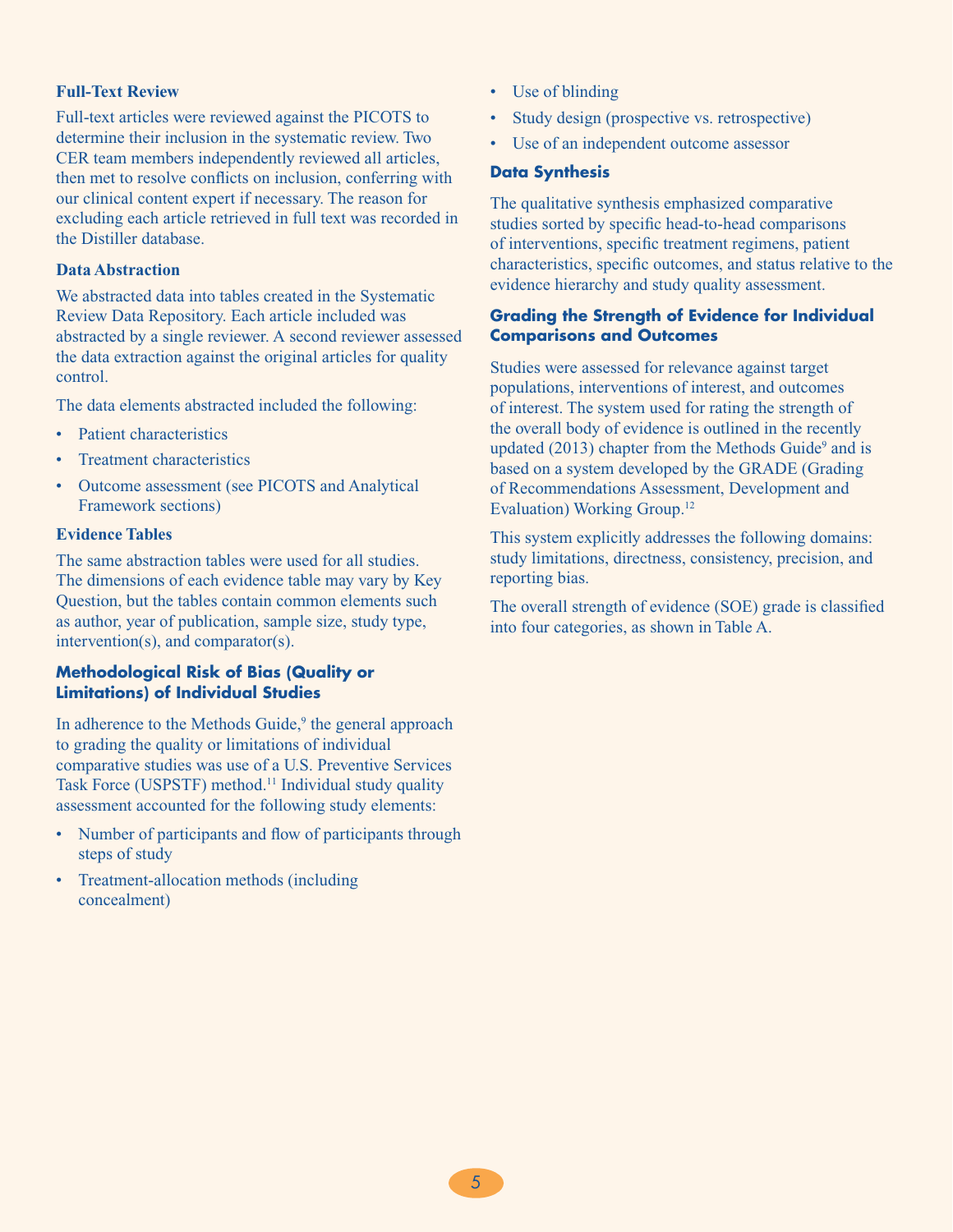| <b>Grade</b>        | <b>Definition</b>                                                                                                                    | <b>Criteria for Assignment</b>                                                                                                                                                                                                              |
|---------------------|--------------------------------------------------------------------------------------------------------------------------------------|---------------------------------------------------------------------------------------------------------------------------------------------------------------------------------------------------------------------------------------------|
| High                | We are very confident that the estimate of effect lies<br>close to the true effect for this outcome.                                 | The body of evidence has few or no deficiencies. We believe<br>that the findings are stable.                                                                                                                                                |
| Moderate            | We are moderately confident that the estimate of effect<br>lies close to the true effect for this outcome.                           | The body of evidence has some deficiencies. We believe that<br>the findings are likely to be stable, but some doubt remains.                                                                                                                |
| Low                 | We have limited confidence that the estimate of effect<br>lies close to the true effect for this outcome.                            | The body of evidence has major or numerous deficiencies<br>(or both). We believe that additional evidence is needed<br>before concluding either that the findings are stable or that<br>the estimate of effect is close to the true effect. |
| <b>Insufficient</b> | We have no evidence, we are unable to estimate an<br>effect, or we have no confidence in the estimate of<br>effect for this outcome. | No evidence is available or the body of evidence has<br>unacceptable deficiencies, precluding judgment.                                                                                                                                     |

#### **Assessing Applicability**

We assessed applicability of findings with the AHRQ Methods Guide using the PICOTS framework.<sup>9,13</sup> Included studies were assessed for relevance against target populations, interventions and comparators of interest, and outcomes of interest. We anticipated that results would be applicable only to the specialized populations of interest by Key Question.

#### **Results**

#### **Overview**

In this section, we first report our literature search results and PRISMA (Preferred Reporting Items for Systematic Reviews and Meta-Analyses) diagram, which depicts the flow of articles through the review according to our screening and inclusion criteria. We provide an overview of the design, patients, and quality (risk of bias) of all included studies. Finally, we lay out a qualitative synthesis of the evidence focusing on key outcomes related to CER No. 20.

#### **Results of Literature Searches**

#### **Electronic Search**

In the original and postreview search for this CER we identified 7,130 unique titles and screened 284 in full text. Of the latter, 15 reports (14 unique studies; N=1,781)

met the inclusion criteria, including one RCT (Gupta et al., 2012;  $N=60$ ).<sup>14</sup> In the updated search, we identified a second citation to an RCT (Rathod et al., 2013).<sup>15</sup> Because the latter included the same patients as the previously identified RCT, it was not double-counted in the total number of patients; however, it reported additional, different outcomes that we reviewed and so is counted in that context. Thus, 3DCRT and IMRT were compared in 14 reports that contained unique data, including Rathod et al.'s RCT.<sup>15</sup> One study compared 3DCRT and SBRT;<sup>16</sup> none compared IMRT and SBRT. As in CER No. 20, no evidence was identified on PBT. The flow of articles through the screening and study selection process is shown in the PRISMA diagram (Figure B).

Although CER No. 20 was published in final form in 2010, we had obtained the final data for PARSPORT (Parotid-Sparing Intensity-Modulated versus Conventional Radiotherapy in Head and Neck Cancer), $17$  a key phase 3 multicenter RCT, from the investigators at the time we updated the CER No. 20 literature search. Because the PARSPORT findings appeared in CER No. 20, they were not included in this report.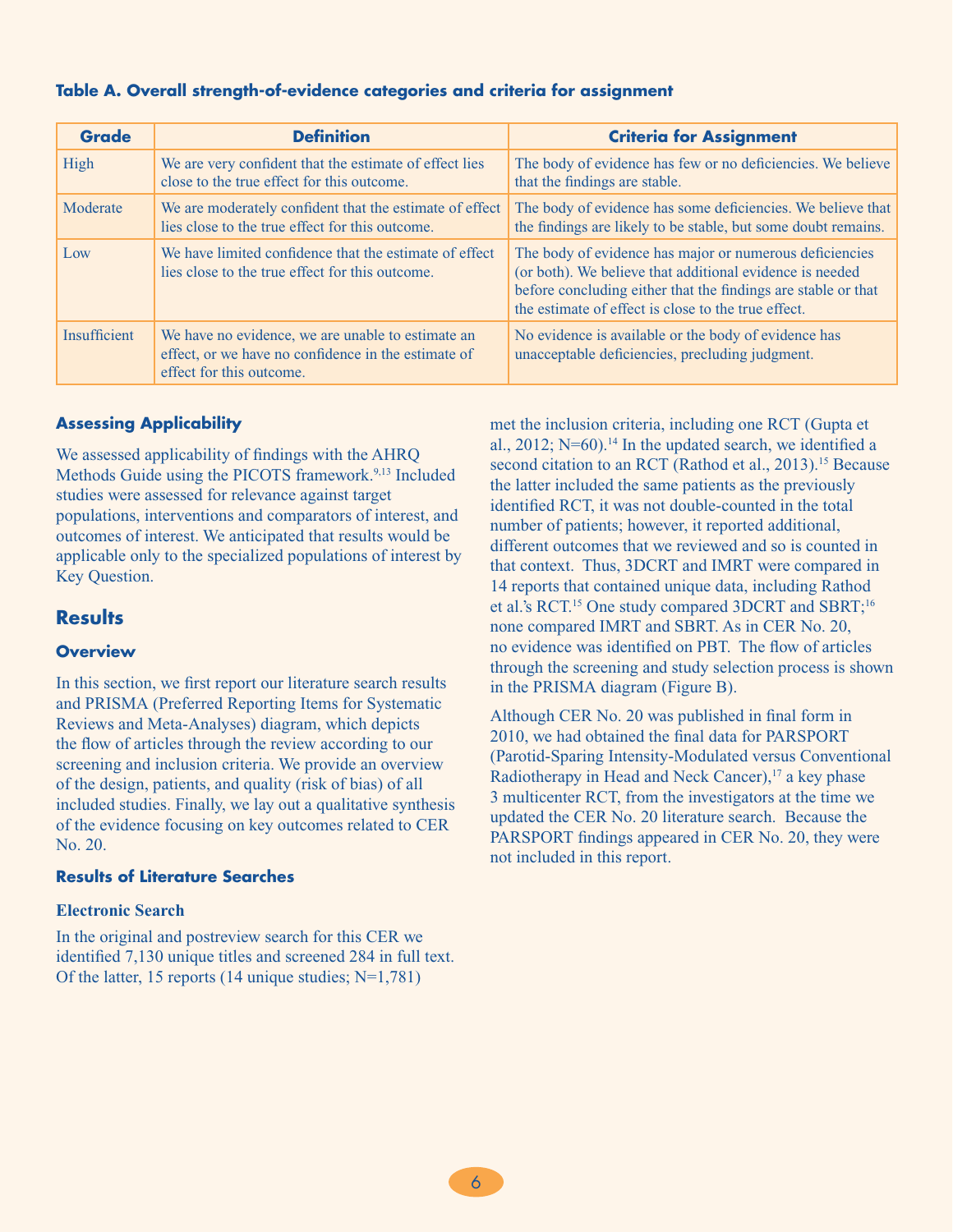



a Twelve studies addressed both Key Questions 1 and 2.

b Overlapping patient population refers to the studies in which the same patients were included in more than 1 study. In this case, only 1 study was included to avoid oversampling. The decision to include a study was based on the clarity in reporting relevant patients and/ or outcomes.

CER = Comparative Effectiveness Review; PRISMA = Preferred Reporting Items for Systematic Reviews and Meta-Analyses.

#### **Gray Literature (Publication Bias)**

We did not include any information based on comprehensive searches of meeting abstracts. We examined the bibliographies of all papers screened in full text to identify peer-reviewed articles the electronic search may have missed.

We accessed the Web site ClinicalTrials.gov to identify ongoing phase 3 RCTs that would meet the criteria for inclusion based on our protocol. After a MEDLINE search of the NCT (National Clinical Trial) number(s) and title(s), we did not find any published results; it is unknown whether any data have been reported. At submission of this final report, we had received Scientific Information Packets from one manufacturer of RT equipment. Information contained therein had no effect on our analysis.

#### **Description of All Included Studies**

Fifteen reports (14 unique studies) met the inclusion criteria for this CER update. They are generally described in this section; other details and results specific to a particular Key Question follow in the relevant subsections.

#### **Study Limitations**

We assigned a fair USPSTF rating to Gupta et al.'s RCT, primarily because the study was not double blinded, particularly its outcome assessments.14 The investigators did not report an intention-to-treat analysis but did report a "modified intention-to-treat" analysis that was not further described. This is moot, however, because they reported a 97-percent followup rate in each of two study arms. Gupta et al. reported aggregated survival results in patients with tumors in different sites. However, the distribution of tumor sites and characteristics was similar between arms.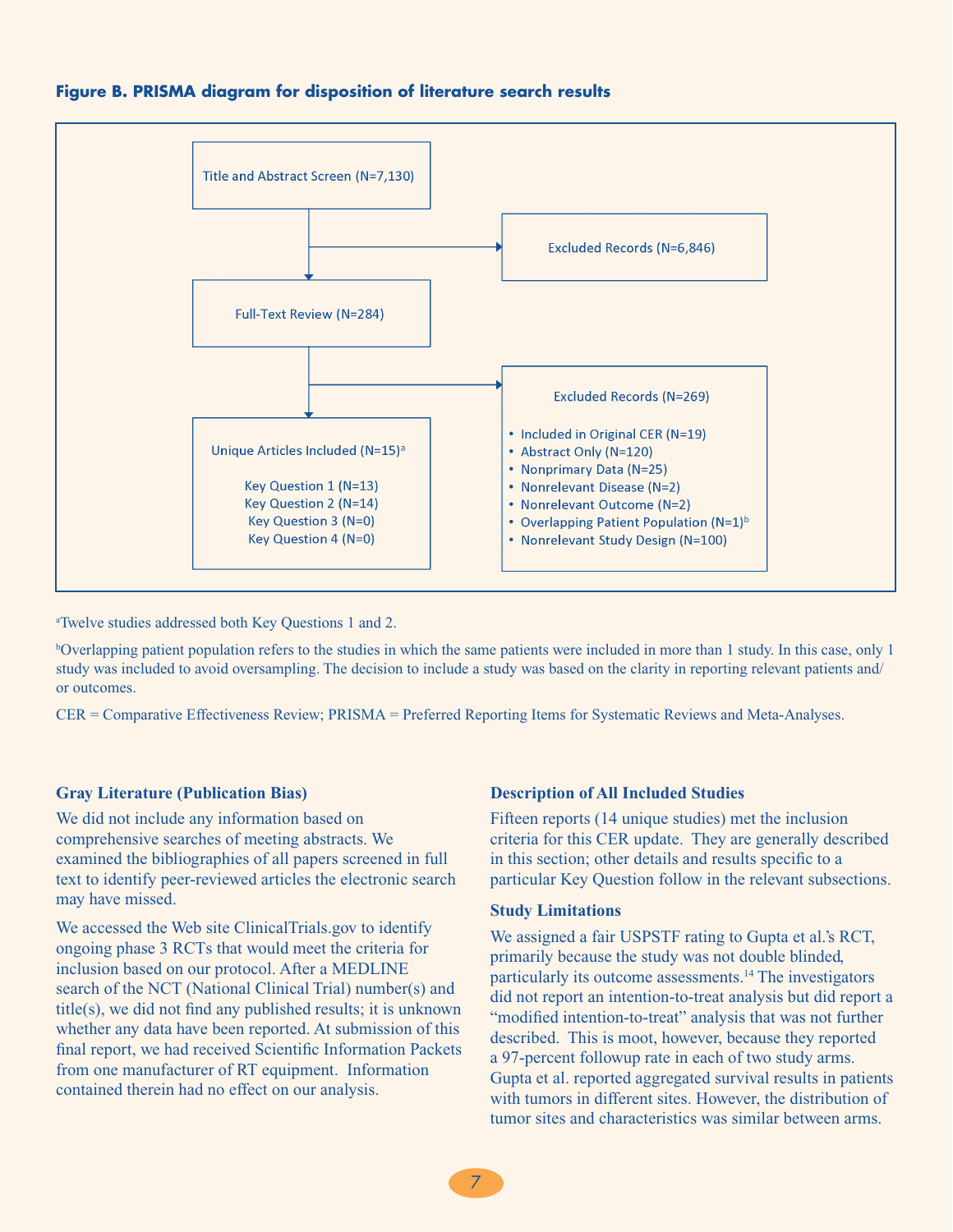Overall, the two study arms were statistically similar and comparable.

The 13 unique nonrandomized studies were retrospective database analyses, one of which used a historical comparator group. Overall, these studies were poorly designed, executed, and reported.

#### **Study Design and Patient Characteristics**

In total, 3DCRT and IMRT were compared in 13 studies (14 reports), including one small (N=60) RCT.

Overall, the body of studies in the update, similar to what we identified for CER No. 20, is heterogeneous in terms of tumor site and stage, treatment regimen, and treatment intent (e.g., curative vs. palliative or recurrent). Patients were generally in their midfifties, with males predominating across studies. Tumor sites included the hypopharynx, larynx, nasal sinus, nasopharynx, oral cavity, and oropharynx. Seven nonrandomized studies involved patients with single tumor sites.16,18-23 The majority of patients across studies had locally advanced (stage III and IV) cancer, although small proportions of patients had stage I or II disease.

The treatment regimens included concurrent chemoradiotherapy (CCRT); RT with or without concurrent chemotherapy (CCT); CCRT with or without surgery; and adjuvant postoperative RT.

#### **Key Question 1. 3DCRT, IMRT, SBRT, and PBT: Adverse Events and QOL**

#### **Overview**

In this section we summarize evidence on comparative acute and late toxicities for different RT types. We focused this update, as we did CER No. 20, on grade 2 or higher toxicities prominently associated with RT in the head and neck and of high importance to patients: dysphagia, salivary gland function, and xerostomia. We did not seek evidence from other study designs (e.g., single-arm observational) that may report additional toxicities not captured in the comparative studies.

Our results show that toxicity outcomes were not collected consistently across studies. Only eight studies (53%) reported acute (<90 days post-treatment) toxicities.<sup>14,16,20,22,24-27</sup> Nine studies (60%) reported late (>90 days post-treatment) toxicities.14,16,18-20,23-25,27 Only two studies, including the RCT by Rathod et al.,<sup>15</sup> reported QOL evidence according to RT modality.

Investigators did not adjust results to account for chemotherapy-associated toxicities independent of RT-

associated toxicities, which complicates interpretation of toxicity evidence for many adverse events (e.g., mucositis). This is somewhat ameliorated by our focus on studies in which chemotherapy regimens are similar between study arms, thus potentially isolating the effect of the RT modality on such outcomes.

#### **Key Points**

Key points are—

- New comparative evidence assessed in this update strengthens the conclusion from CER No. 20 that the risk of grade 2 or higher late xerostomia is significantly lower in patients treated with IMRT than 3DCRT.
- Although we identified evidence on other key toxicities (e.g., mucositis, dysphagia, skin toxicities, osteoradionecrosis of the jaw) and QOL, the reported comparisons within modalities were inconsistent. Thus, evidence on adverse events other than late xerostomia remains insufficient to alter the conclusions of CER No. 20.
- Post-treatment toxicities were reported inconsistently across studies, precluding comparisons within the body of evidence. We are uncertain whether the limited evidence on RT-associated toxicities overall reflects their absence or whether the investigators either did not systematically collect them or chose not to report them.

#### **Qualitative Synthesis**

In Table B and below, we summarize new comparative evidence and the SOE related to Key Question 1 on QOL and toxicities actually reported in multiple studies according to the intervention comparison and timeframe (acute vs. long-term).

#### **RT-Associated Toxicities**

Three studies of IMRT compared with 3DCRT in the regimen of CCRT showed statistically significant reduction in late xerostomia with IMRT.14,20,27 The rate of late xerostomia also was significantly lower with IMRT than 3DCRT in single studies in the regimen of RT with or without CCT18 or postoperative RT.19 The same set of studies reported inconsistent evidence on acute and late dysphagia.

#### **RT-Associated QOL**

One RCT reported QOL evidence on IMRT versus 3DCRT in the regimen of RT with CCT.<sup>15</sup> Rathod et al. reported on mean QOL scores using the European Organization for Research and Treatment of Cancer QOL questionnaire (QLQ-C30) and Head-Neck module (HN-35) validated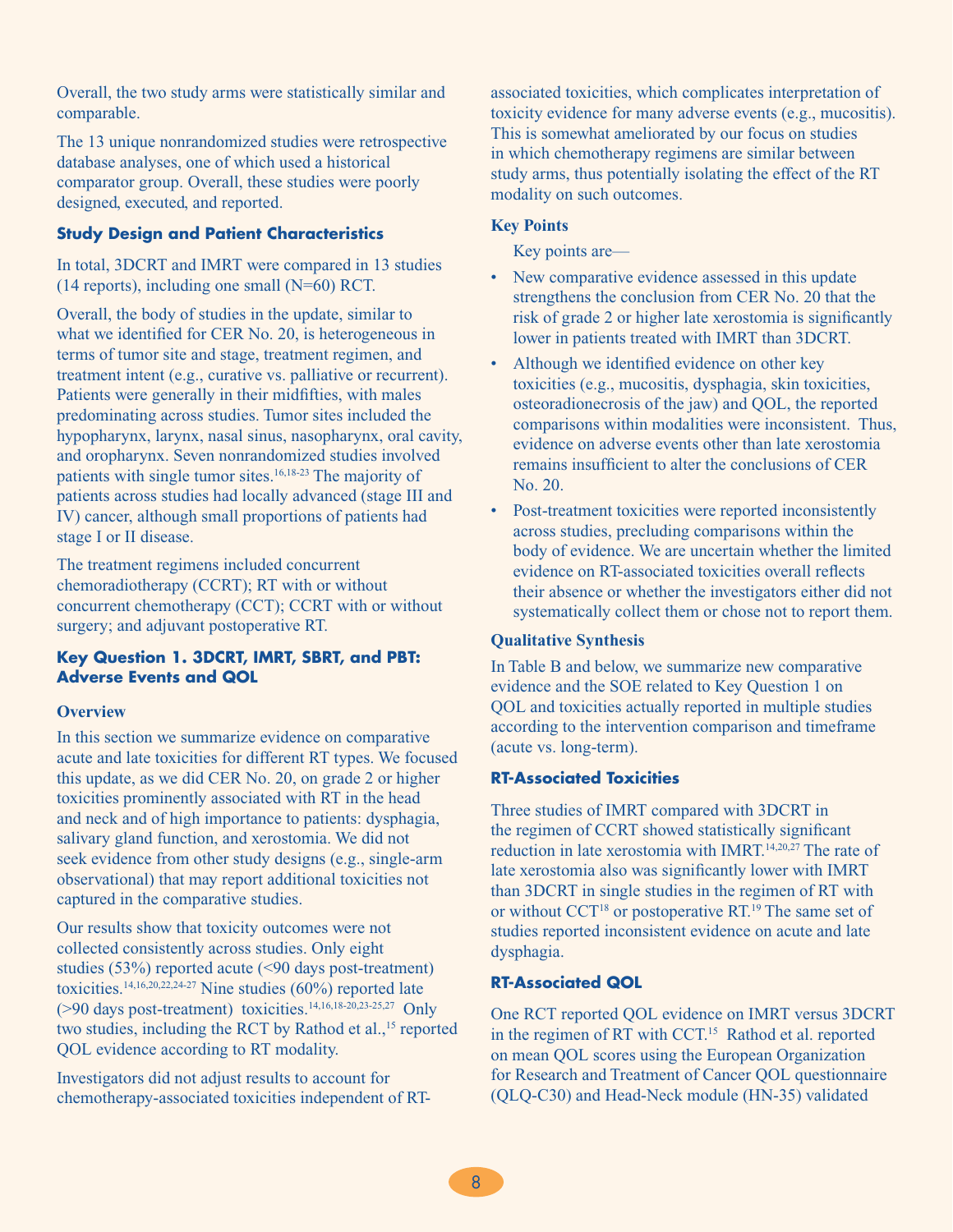self-administered tools at baseline (pretreatment) and periodically on followup (3, 6, 12, 18, and 24 months). The study reported that global QOL was not significantly affected by RT technique. Treatment with IMRT showed a benefit in some general QOL domains, as well as several domains specific to head and neck cancer, compared with 3DCRT. General domains in which IMRT demonstrated a significant benefit included emotional functioning at 12 months (p=0.008), role functioning at 12 months  $(p = 0.008)$ , and social contact at 24 months ( $p=0.03$ ). Symptoms specific to head and neck cancer for which IMRT demonstrated a significant benefit ( $p \le 0.05$ ) compared with 3DCRT included scales and dry month (6, 12, and 18 months), as well as opening mouth (6 and 24 months). Sticky saliva, pain, swallowing, senses, sexuality, feeling ill, and insomnia tended to be ameliorated by the use of IMRT compared with 3DCRT and were all statistically significant for at least one timepoint. No QOL domains were worse with IMRT than 3DCRT at any timepoint. For both RT techniques, QOL domains generally experienced maximal deterioration after RT, followed by a trend toward gradual recovery over time.

A nonrandomized study reported QOL evidence on IMRT versus 3DCRT in the regimen of RT with or without CCT.28 Chen et al. reported on mean QOL scores using the

University of Washington Quality of Life validated selfadministered tool. In this study, the salivary gland domain was the only specific component of the score wherein significant differences were observed between the IMRT and the 3DCRT groups at both 1 and 2 years ( $p \le 0.001$  at both points). Other domains (pain, appearance, activity, recreation, swallowing, chewing, speech, shoulder, taste, saliva, mood, anxiety) showed no differences according to RT modality. At 1 year after completion of RT, the global QOL was rated as "very good" or "outstanding" for 51 percent of patients treated with IMRT compared with 41 percent of those treated with 3DCRT (p=0.11). However, at 2 years, the corresponding percentages were 73 percent and 49 percent, respectively ( $p \le 0.001$ ), showing a benefit of IMRT. Multivariate analysis showed no effect on QOL scores by age, sex, radiation intent, radiation dose, T (tumor) stage, primary site, or use of CCT and neck dissection. The use of IMRT was the only variable associated with improved OOL ( $p \le 0.01$ ).

The qualitative evidence synthesis and SOE for QOL are summarized in Table B.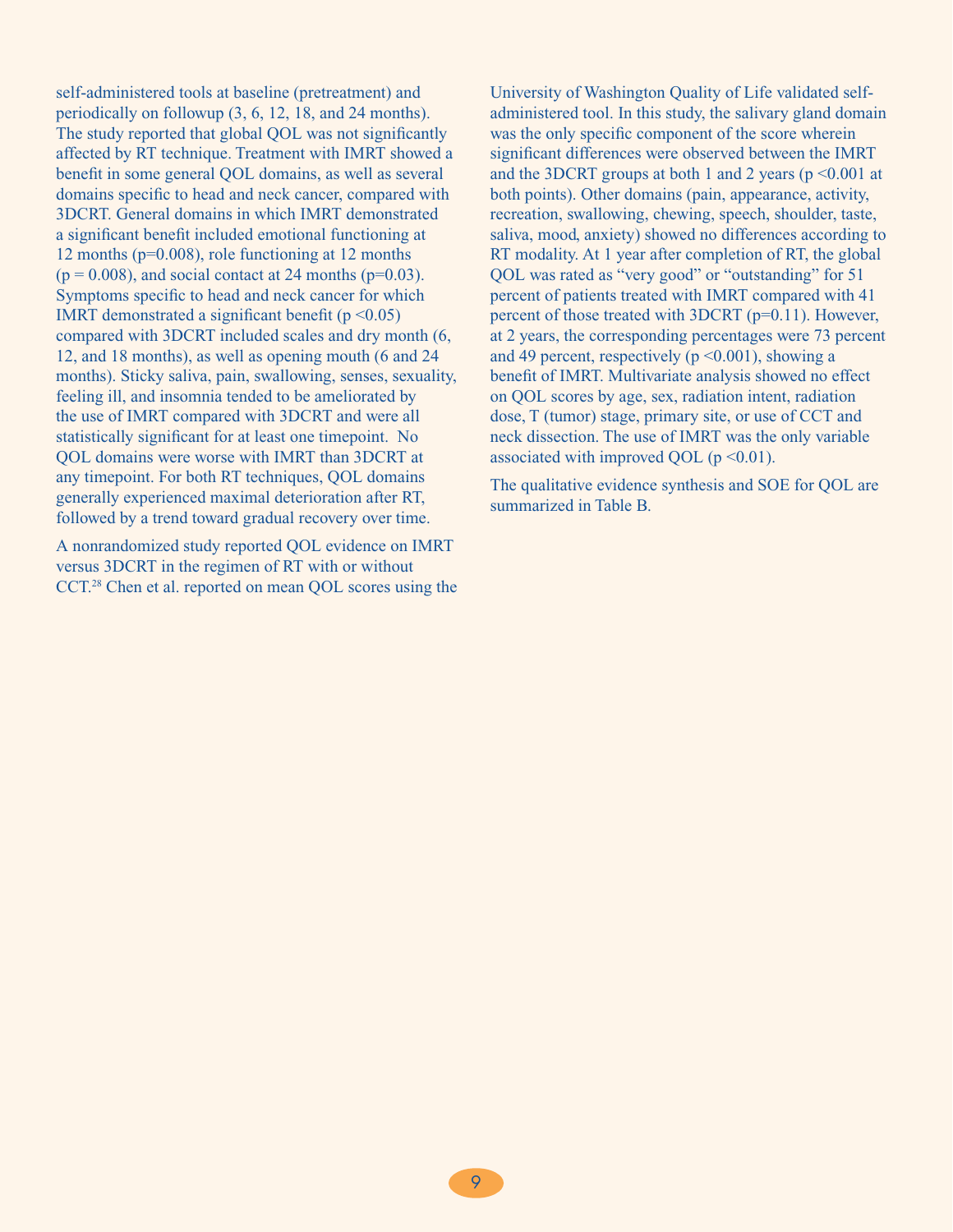| <b>Overall SOE</b>                                                                        | the SOE 1 level based<br>larger nonrandomized<br>high. We downgraded<br>The body of evidence<br>However, the findings<br>comprises 1 RCT, for<br>a provisional SOE of<br>quality of the studies.<br>trial14 was relatively<br>small, its statistically<br>coupled with similar<br>findings of the much<br>Although the Gupta<br>were consistent and<br>an overall rating of<br>precise. The overall<br>indicated statistical<br>risk of bias of the<br>body of evidence.<br>SOE was rated as<br>significant result,<br>limitations in the<br>evidence, merits<br>on the moderate<br>moderate due to<br>methodological<br>of the 3 studies<br>significance.<br>Moderate |
|-------------------------------------------------------------------------------------------|------------------------------------------------------------------------------------------------------------------------------------------------------------------------------------------------------------------------------------------------------------------------------------------------------------------------------------------------------------------------------------------------------------------------------------------------------------------------------------------------------------------------------------------------------------------------------------------------------------------------------------------------------------------------|
| Precision                                                                                 | Precise                                                                                                                                                                                                                                                                                                                                                                                                                                                                                                                                                                                                                                                                |
| Consistency                                                                               | IMRT compared<br>xerostomia with<br>with 3DCRT (p<br>late grade $>2$<br>All 4 studies<br>reduction of<br>statistically<br>significant<br>Consistent<br>showed a<br>$(0.05)$ .                                                                                                                                                                                                                                                                                                                                                                                                                                                                                          |
| <b>Directness</b>                                                                         | All 4 studies<br><b>IMRT</b> and<br>compared<br>3DCRT.<br>directly<br>Direct                                                                                                                                                                                                                                                                                                                                                                                                                                                                                                                                                                                           |
| (Risk of Bias)<br>Limitations<br>Study                                                    | One fair-quality<br>nonrandomized<br>moderate study<br>N=60, Gupta,<br>3 poor-quality<br>201214) plus<br>limitations<br>small RCT<br>result in a<br>Moderate<br>studies<br>rating.                                                                                                                                                                                                                                                                                                                                                                                                                                                                                     |
| Statistically<br>Individual<br>Significant<br>(p-Value)<br><b>Results</b><br><b>Study</b> | 3DCRT ( $p \le 0.05$ ).<br>significant benefit<br>All 4 studies<br>of IMRT vs.<br>statistically<br>showed                                                                                                                                                                                                                                                                                                                                                                                                                                                                                                                                                              |
| (Number of<br>of Studies<br>Parients)<br>Number                                           | ${\bf studies}^{14,20,25,27}$<br>$(N = 576)$<br>Four                                                                                                                                                                                                                                                                                                                                                                                                                                                                                                                                                                                                                   |
| Timeframe                                                                                 | Late                                                                                                                                                                                                                                                                                                                                                                                                                                                                                                                                                                                                                                                                   |
| <b>Outcome</b>                                                                            | Xerostomia                                                                                                                                                                                                                                                                                                                                                                                                                                                                                                                                                                                                                                                             |
| Comparison                                                                                | 3DCRT vs.<br>IMRT                                                                                                                                                                                                                                                                                                                                                                                                                                                                                                                                                                                                                                                      |

Table B. Key Question 1: Qualitative evidence synthesis for key reported comparative grade 2 or higher toxicity outcomes<br>and QOL **Table B. Key Question 1: Qualitative evidence synthesis for key reported comparative grade 2 or higher toxicity outcomes and QOL**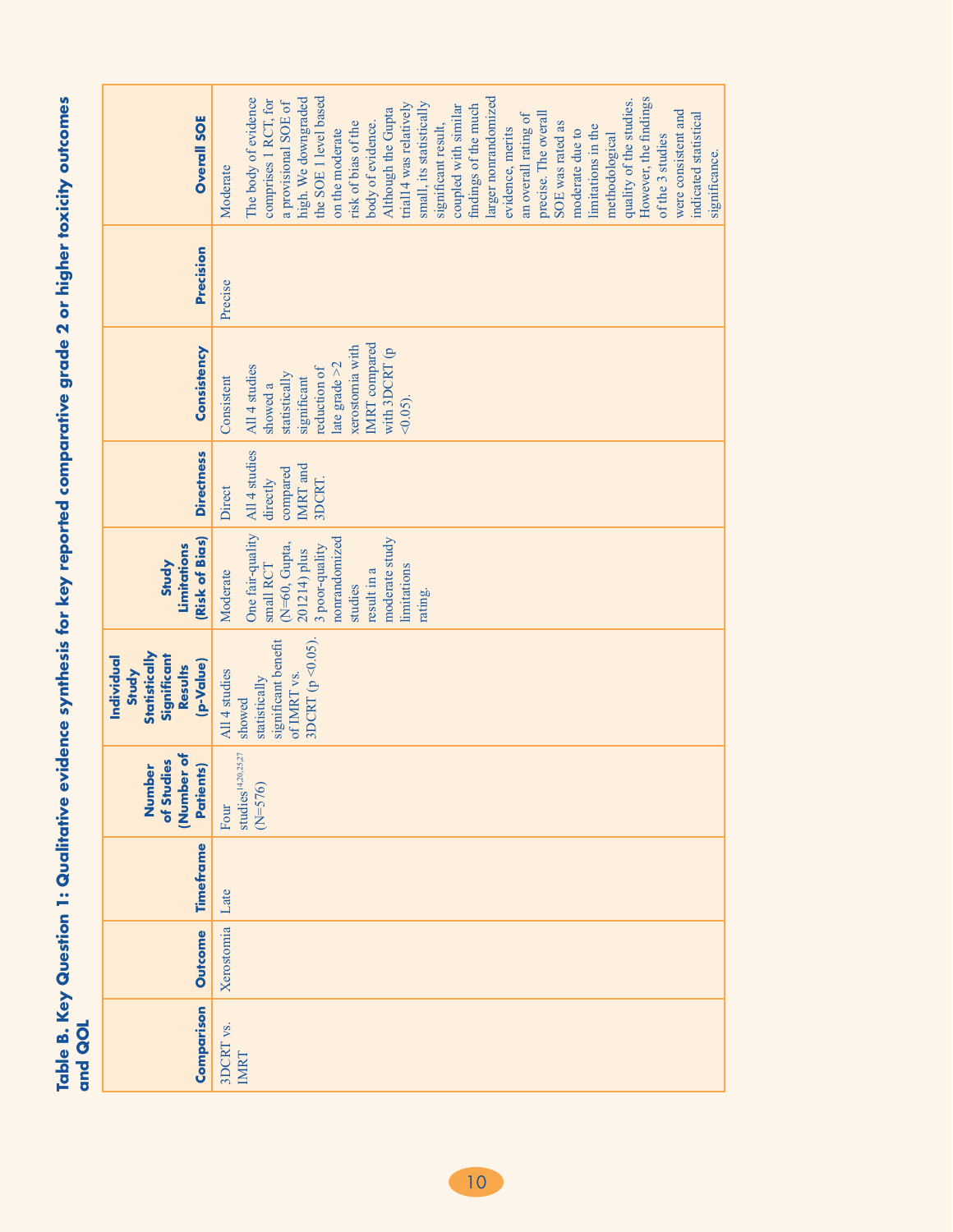Table B. Key Question 1: Qualitative evidence synthesis for key reported comparative grade 2 or higher toxicity outcomes<br>and QOL (continued) **Table B. Key Question 1: Qualitative evidence synthesis for key reported comparative grade 2 or higher toxicity outcomes and QOL (continued)**

| <b>Overall SOE</b>                                                                 | size of the Gupta RCT<br>and its nonsignificant<br>increasing the risk of<br>the body of evidence.<br>rating was imprecise<br>was inconsistent; (2)<br>bias to moderate for<br>3 reasons: (1) rating<br>reduced 3 levels for<br>heterogeneous, and<br>Gupta RCT14 was<br>A high provisional<br>based on the small<br>SOE based on the<br>result; and (3) the<br>3 nonrandomized<br>risk of bias, thus<br>subject to a high<br>studies were of<br>poor quality,<br>Insufficient |
|------------------------------------------------------------------------------------|--------------------------------------------------------------------------------------------------------------------------------------------------------------------------------------------------------------------------------------------------------------------------------------------------------------------------------------------------------------------------------------------------------------------------------------------------------------------------------|
| Precision                                                                          | adverse effects,<br>compared with<br>not sufficiently<br>other 3 studies.<br>RCT evidence.<br>included only<br>in the face of<br>quality, non-<br>It was likely<br>much larger,<br>detect slight<br>516 for the<br>particularly<br>albeit poor-<br>powered to<br>The Gupta<br>in rates of<br>Imprecise<br>60 cases,<br>changes<br>RCT14                                                                                                                                        |
| Consistency                                                                        | effect that favored<br>rate difference for<br>IMRT compared<br>acute dysphagia<br>a lower but also<br>with 3DCRT (p<br>nonrandomized<br>3DCRT. Gupta,<br>$201214$ showed<br>compared with<br>reduction with<br>nonsignificant<br>a directionally<br>nonsignificant<br>RCTs showed<br>study showed<br>$<$ 0.05). <sup>20</sup> The<br>a statistically<br>with 3DCRT<br>Inconsistent<br>IMRT over<br>other non-<br>significant<br>same but<br>IMRT.<br>One                       |
| <b>Directness</b>                                                                  | Direct                                                                                                                                                                                                                                                                                                                                                                                                                                                                         |
| (Risk of Bias)<br>Limitations<br>Study                                             | nonrandomized<br>moderate study<br>Gupta 2012 <sup>14</sup> )<br>quality small<br>RCT <sub>(N=60</sub> ,<br>poor-quality<br>limitations<br>plus three<br>result in a<br>Moderate<br>One fair-<br>studies<br>rating.                                                                                                                                                                                                                                                            |
| Statistically<br>Significant<br>Individual<br>(p-Value)<br><b>Results</b><br>Study | benefit of IMRT<br>vs. 3DCRT (p<br>Only 1 study<br>statistically<br>significant<br>showed a<br>$<0.05$ ). <sup>20</sup>                                                                                                                                                                                                                                                                                                                                                        |
| (Number of<br>of Studies<br>Parients)<br><b>Number</b>                             | $\textbf{studies}^{14,20,25,27}$<br>$(N=576)$<br>Four                                                                                                                                                                                                                                                                                                                                                                                                                          |
| Timeframe                                                                          | Acute                                                                                                                                                                                                                                                                                                                                                                                                                                                                          |
| <b>Outcome</b>                                                                     | Dysphagia                                                                                                                                                                                                                                                                                                                                                                                                                                                                      |
| Comparison                                                                         |                                                                                                                                                                                                                                                                                                                                                                                                                                                                                |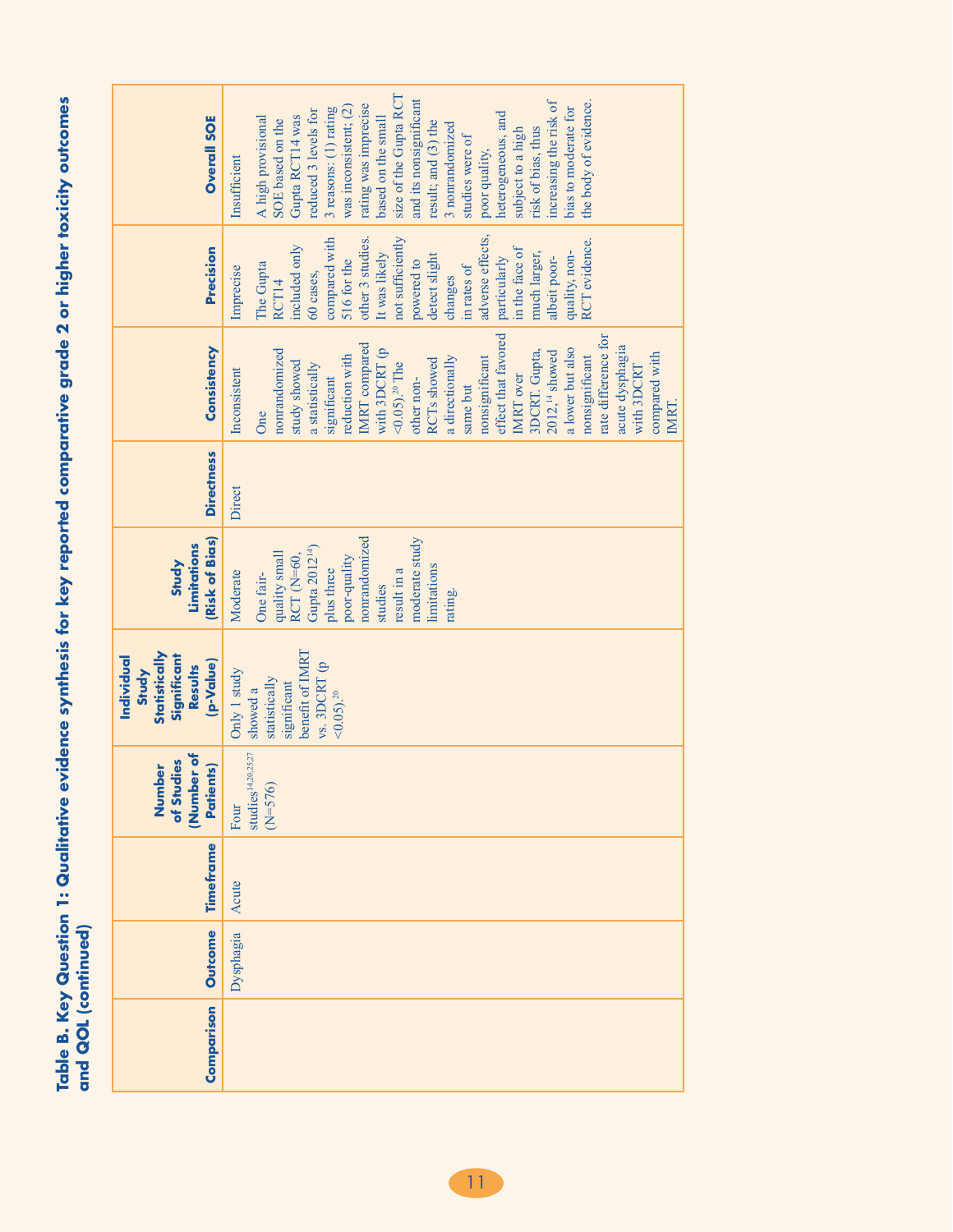| <b>Overall SOE</b>                                                          |                                                                                                                                                                                                                                               |
|-----------------------------------------------------------------------------|-----------------------------------------------------------------------------------------------------------------------------------------------------------------------------------------------------------------------------------------------|
| Precision                                                                   | Precise                                                                                                                                                                                                                                       |
| Consistency                                                                 | reduction, albeit<br>a nonsignificant<br>effect of IMRT<br>compared with<br>$3\,\mathrm{DCRT}$ (p<br>the third study<br>$(0.05)$ , with<br>Inconsistent<br>Two studies<br>statistically<br>significant<br>showing a<br>showed a<br>reduction. |
| <b>Directness</b>                                                           | Direct                                                                                                                                                                                                                                        |
| (Risk of Bias)<br>Limitations<br>Study                                      | nonrandomized<br>Three poor-<br>the body of<br>comprise<br>evidence.<br>studies<br>quality<br>High                                                                                                                                            |
| Statistically<br>Individual<br>Significant<br>Results<br>(p-Value)<br>Study | significant benefit<br>of IMRT vs.<br>$\geq$ 2) (p < 0.05) <sup>20,25</sup><br>3DCRT (grade<br>statistically<br>Two studies<br>showed a                                                                                                       |
| of Studies<br>(Number of<br>Patients)<br><b>Number</b>                      | $\mathrm studies^{20,25,27}$<br>$N = 774$<br>Three                                                                                                                                                                                            |
| Outcome   Timeframe                                                         | Late                                                                                                                                                                                                                                          |
|                                                                             |                                                                                                                                                                                                                                               |
| <b>Comparison</b>                                                           |                                                                                                                                                                                                                                               |

Table B. Key Question 1: Qualitative evidence synthesis for key reported comparative grade 2 or higher toxicity outcomes<br>and QOL (continued) **Table B. Key Question 1: Qualitative evidence synthesis for key reported comparative grade 2 or higher toxicity outcomes and QOL (continued)**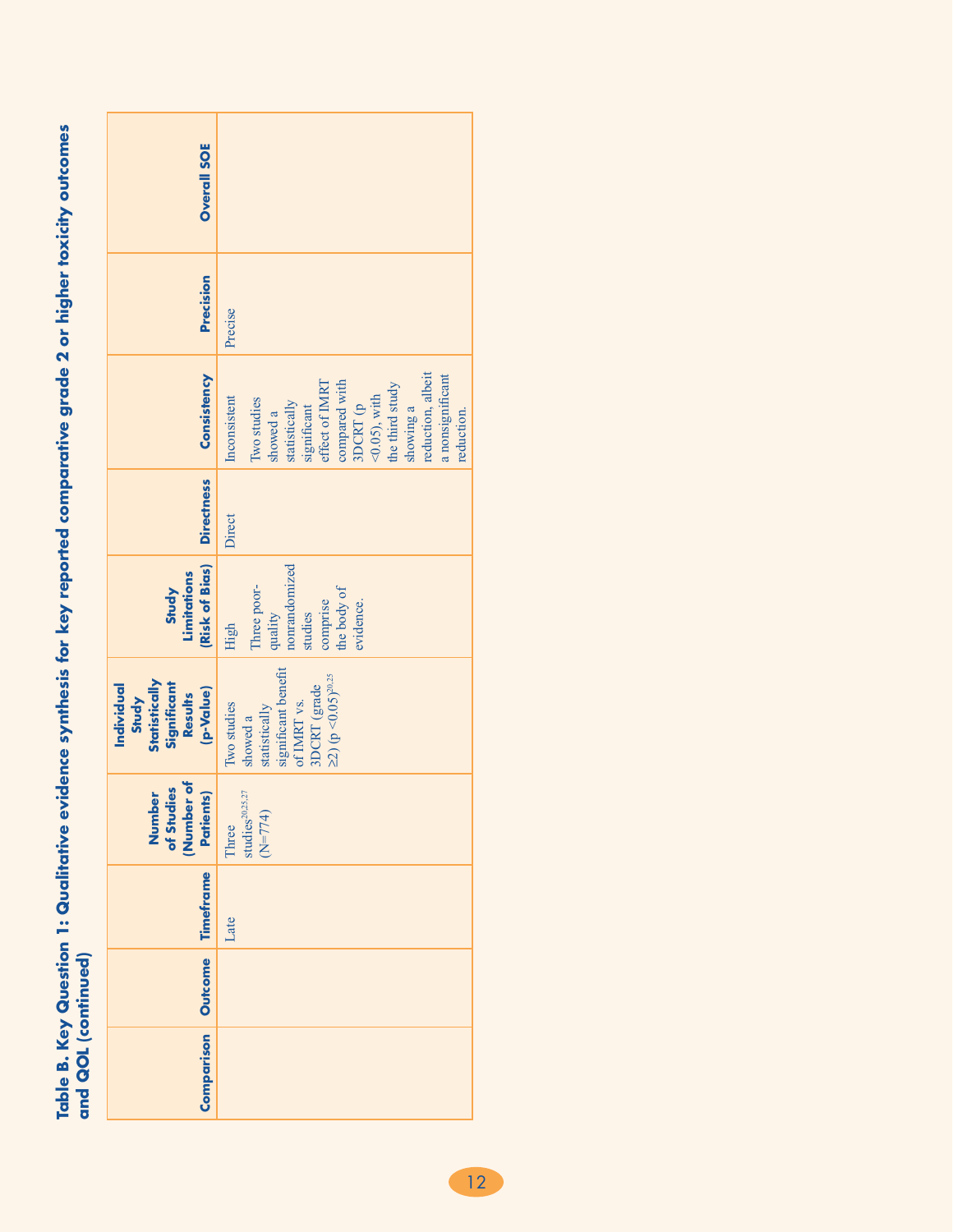Table B. Key Question 1: Qualitative evidence synthesis for key reported comparative grade 2 or higher toxicity outcomes<br>and QOL (continued) **Table B. Key Question 1: Qualitative evidence synthesis for key reported comparative grade 2 or higher toxicity outcomes and QOL (continued)**

| <b>Overall SOE</b>                                                                 | reasons: (1) rating was<br>inconsistent; (2) rating<br>reduced 3 levels for 3<br>nonrandomized study<br>increasing the risk of<br>the body of evidence.<br>the Rathod RCT and<br>was imprecise based<br>bias to moderate for<br>Rathod RCT15 was<br>on the small size of<br>was of poor quality,<br>heterogeneous, and<br>A high provisional<br>SOE based on the<br>result; and (3) the<br>its nonsignificant<br>risk of bias, thus<br>subject to a high<br>Insufficient                                                 |
|------------------------------------------------------------------------------------|--------------------------------------------------------------------------------------------------------------------------------------------------------------------------------------------------------------------------------------------------------------------------------------------------------------------------------------------------------------------------------------------------------------------------------------------------------------------------------------------------------------------------|
| Precision                                                                          | compared with<br>not sufficiently<br>RCT evidence.<br>second study.<br>included only<br>in the face of<br>quality, non-<br>much larger,<br>It was likely<br>detect slight<br>The Rathod<br>albeit poor-<br>particularly<br>155 for the<br>powered to<br>Imprecise<br>60 cases,<br>in QOL,<br>changes<br>RCT15                                                                                                                                                                                                            |
| Consistency                                                                        | One study showed<br>significant benefit<br>while the second<br>IMRT compared<br>difference based<br>with 3DCRT for<br>on radiotherapy<br>1 and 2 years, $2^8$<br>global QOL at<br>study reported<br>$(p < 0.001)$ of<br>a statistically<br>no statistical<br>Inconsistent<br>technique.                                                                                                                                                                                                                                  |
| <b>Directness</b>                                                                  | Direct                                                                                                                                                                                                                                                                                                                                                                                                                                                                                                                   |
| (Risk of Bias)<br>Limitations<br>Study                                             | One fair-quality<br>study result in a<br>nonrandomized<br>moderate study<br>(N=60, Rathod,<br>1 poor-quality<br>201315) plus<br>small RCT<br>limitations<br>Moderate<br>rating.                                                                                                                                                                                                                                                                                                                                          |
| Statistically<br>Significant<br>Individual<br>(p-Value)<br><b>Results</b><br>Study | improved QOL (p<br>use of IMRT was<br>domains specific<br>the other study, <sup>28</sup><br>the only variable<br>to head and neck<br>were worse with<br>Rathod study. In<br>IMRT than with<br>for IMRT in the<br>cancer of scales<br>timepoint in the<br>QOL endpoints<br>and swallowing<br>associated with<br>and dry mouth,<br>3DCRT at any<br>RCT <sup>15</sup> showed<br>timepoint. No<br>$\leq 0.05$ ) benefit<br>significant (p<br>sticky saliva,<br>for at least 1<br>statistically<br>Rathod's<br>$\leq 0.01$ ). |
| (Number of<br>of Studies<br>Patients)<br>ber<br>n<br>Numb                          | studies <sup>14,28</sup><br>$(N=215)$<br>Two                                                                                                                                                                                                                                                                                                                                                                                                                                                                             |
| Timeframe                                                                          | Acute and<br>late                                                                                                                                                                                                                                                                                                                                                                                                                                                                                                        |
| <b>Outcome</b>                                                                     | OOL                                                                                                                                                                                                                                                                                                                                                                                                                                                                                                                      |
| Comparison                                                                         |                                                                                                                                                                                                                                                                                                                                                                                                                                                                                                                          |

3DCRT = 3-dimensional conformal radiotherapy; IMRT = intensity-modulated radiotherapy; QOL = quality of life; RCT = randomized controlled trial; SOE = strength of evidence. 3DCRT = 3-dimensional conformal radiotherapy; IMRT = intensity-modulated radiotherapy; QOL = quality of life; RCT = randomized controlled trial; SOE = strength of evidence.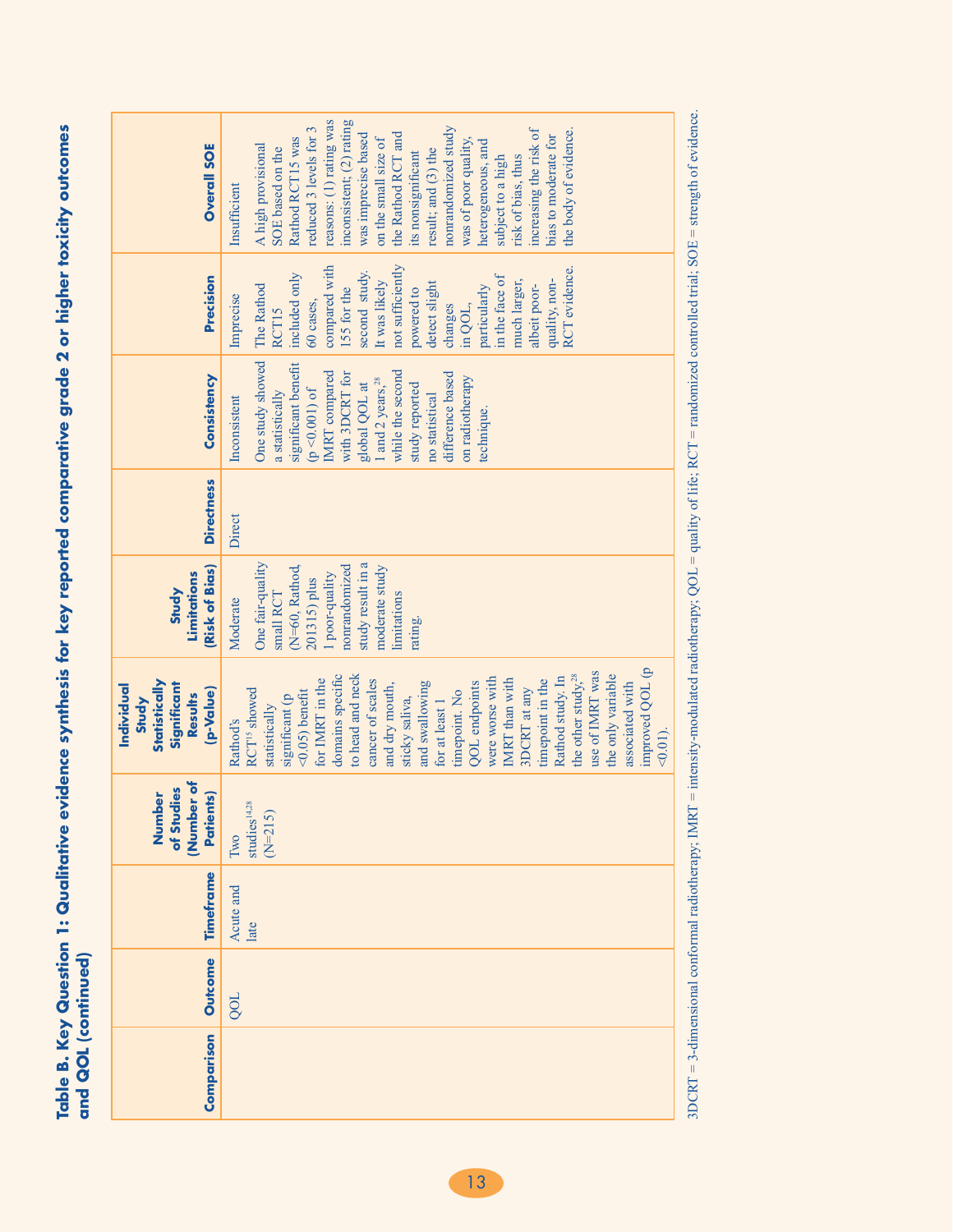#### **Key Question 2. 3DCRT, IMRT, SBRT, and PBT: Tumor Control and Patient Survival**

#### **Overview**

In this section we summarize evidence on comparative oncologic outcomes for different RT types. We did not seek evidence from other study designs (e.g., single-arm observational) that may report additional outcomes not captured in the comparative studies.

Overall, key oncologic outcomes were not reported consistently across studies, and not all outcomes were collected in each study. Data were most often reported on overall survival and locoregional control.

#### **Key Points**

Key points are—

- As we found in CER No. 20, comparative evidence assessed in this update was insufficient to draw relative conclusions on any oncologic outcomes.
- The key oncologic outcomes were not reported universally across studies, so we could not make comparisons across a larger body of evidence.

#### **Qualitative Synthesis**

In Table C, we summarize new comparative evidence and the SOE related to Key Question 2 on oncologic outcomes actually reported in multiple studies.

In general, evidence on tumor control and survival outcomes is sparse. Statistically significant differences were inconsistently reported for overall survival, local control, and locoregional control in studies of 3DCRT versus IMRT.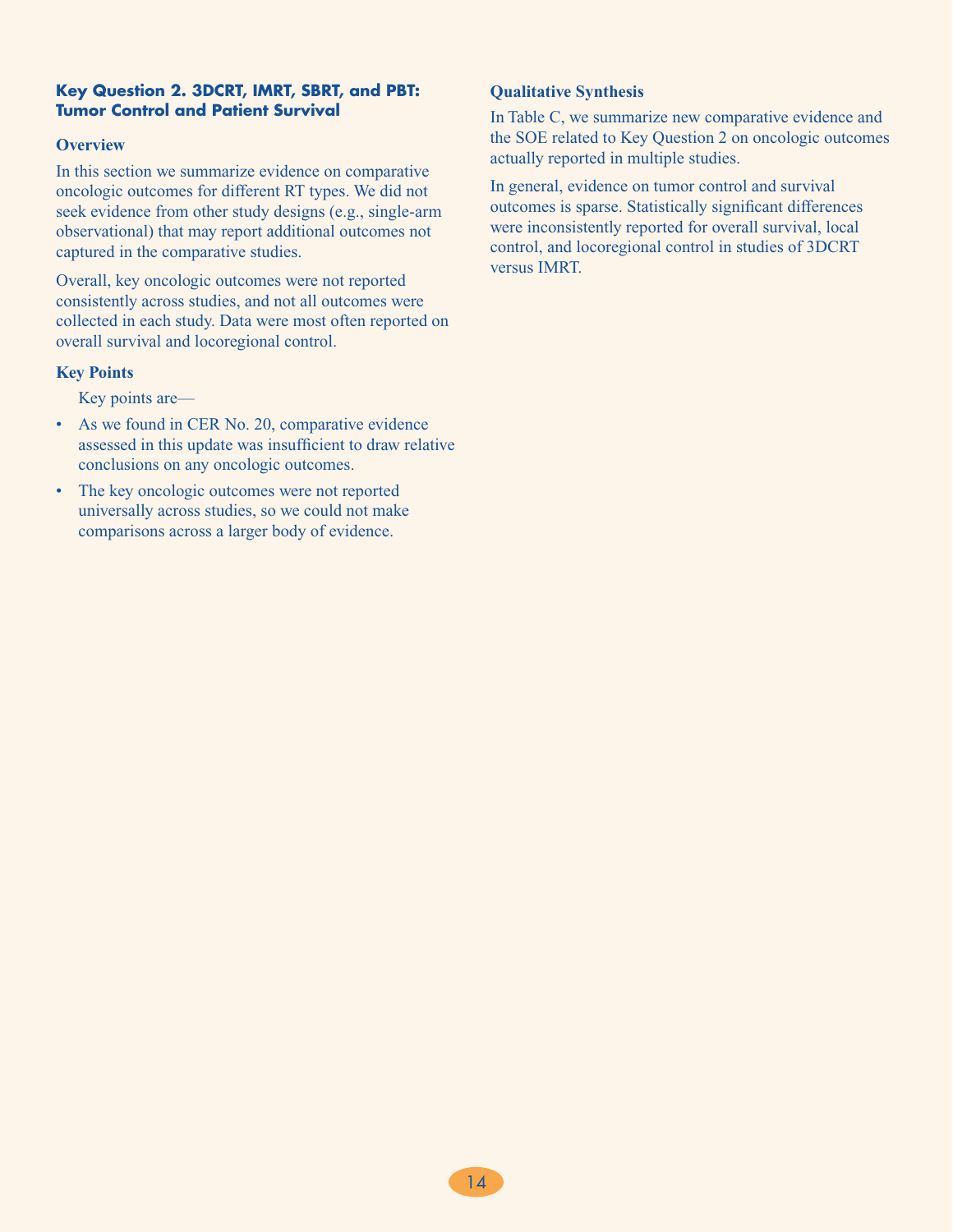| <b>CONTROL</b>           |
|--------------------------|
|                          |
|                          |
|                          |
| <b>Trey reported con</b> |
|                          |
| I                        |
| Contract Contract        |
|                          |
|                          |
|                          |
|                          |
|                          |

| <b>Overall SOE</b>                                                                 | Rathod RCT <sup>14,15</sup> and<br>relatively larger size<br>A high provisional<br>yielding an overall<br>Gupta, accounting<br>SOE based on the<br>the nonsignificant<br>body of evidence,<br>Gupta RCT <sup>14</sup> was<br>all patients in the<br>of these 7 studies<br>moderate risk of<br>on the small size<br>of the Gupta and<br>high risk of bias,<br>reduced 3 levels<br>bias; and (3) the<br>for over 94% of<br>imprecise based<br>and subject to a<br>nonrandomized<br>result; (2) the 7<br>studies were of<br>compared with<br>latter, resulting<br>heterogeneous,<br>findings of the<br>SOE rating of<br>(1) rating was<br>for 3 reasons:<br>poor quality,<br>obscures the<br>in an overall<br>insufficient.<br>Insufficient |
|------------------------------------------------------------------------------------|------------------------------------------------------------------------------------------------------------------------------------------------------------------------------------------------------------------------------------------------------------------------------------------------------------------------------------------------------------------------------------------------------------------------------------------------------------------------------------------------------------------------------------------------------------------------------------------------------------------------------------------------------------------------------------------------------------------------------------------|
| Precision                                                                          | powered to detect<br>The Gupta, 2012,<br>quality, non-RCT<br>RCT <sup>14</sup> was likely<br>slight changes in<br><b>IMRT</b> compared<br>not sufficiently<br>rates of overall<br>in the face of<br>survival with<br>with 3DCRT,<br>much larger,<br>particularly<br>albeit poor-<br>Imprecise<br>evidence.                                                                                                                                                                                                                                                                                                                                                                                                                               |
| Consistency                                                                        | IMRT in rate of<br>survival benefit<br>overall survival<br>studies showed<br>at 5 years. The<br>at 2 or 5 years.<br>no statistically<br>Huang study <sup>21</sup><br>retrospective<br>with 3DCRT<br>remaining 7<br>Inconsistent<br>3DCRT and<br>significant<br>difference<br>compared<br>an overall<br>of IMRT<br>between<br>reports<br>The                                                                                                                                                                                                                                                                                                                                                                                              |
| <b>Directness</b>                                                                  | IMRT and<br>compared<br>Direct All<br>8 studies<br>directly<br>3DCRT.                                                                                                                                                                                                                                                                                                                                                                                                                                                                                                                                                                                                                                                                    |
| <b>Risk of Bias</b>                                                                | study limitations<br>One fair-quality<br>nonrandomized<br>Gupta, 2012; <sup>14</sup><br>reports; N=60,<br>N=60, Rathod,<br>$2013^{15}$ ) plus 7<br>in a moderate<br>small RCT (2<br>studies result<br>poor-quality<br>Moderate<br>rating.                                                                                                                                                                                                                                                                                                                                                                                                                                                                                                |
| Statistically<br>Significant<br>Individual<br>(p-Value)<br><b>Results</b><br>Study | Only 1 study<br>statistically<br>3DCRT (p<br>significant<br>benefit of<br>IMRT vs.<br>showed a<br>< 0.0521                                                                                                                                                                                                                                                                                                                                                                                                                                                                                                                                                                                                                               |
| Number of<br>Number of<br>Patients)<br>Studies                                     | reports) <sup>14,15,20-25,27</sup><br>Eight studies (9<br>$(N=1,080)$                                                                                                                                                                                                                                                                                                                                                                                                                                                                                                                                                                                                                                                                    |
| <b>Outcome</b>                                                                     | survival<br>Overall                                                                                                                                                                                                                                                                                                                                                                                                                                                                                                                                                                                                                                                                                                                      |
| Comparison                                                                         | 3DCRT vs.<br>IMRT                                                                                                                                                                                                                                                                                                                                                                                                                                                                                                                                                                                                                                                                                                                        |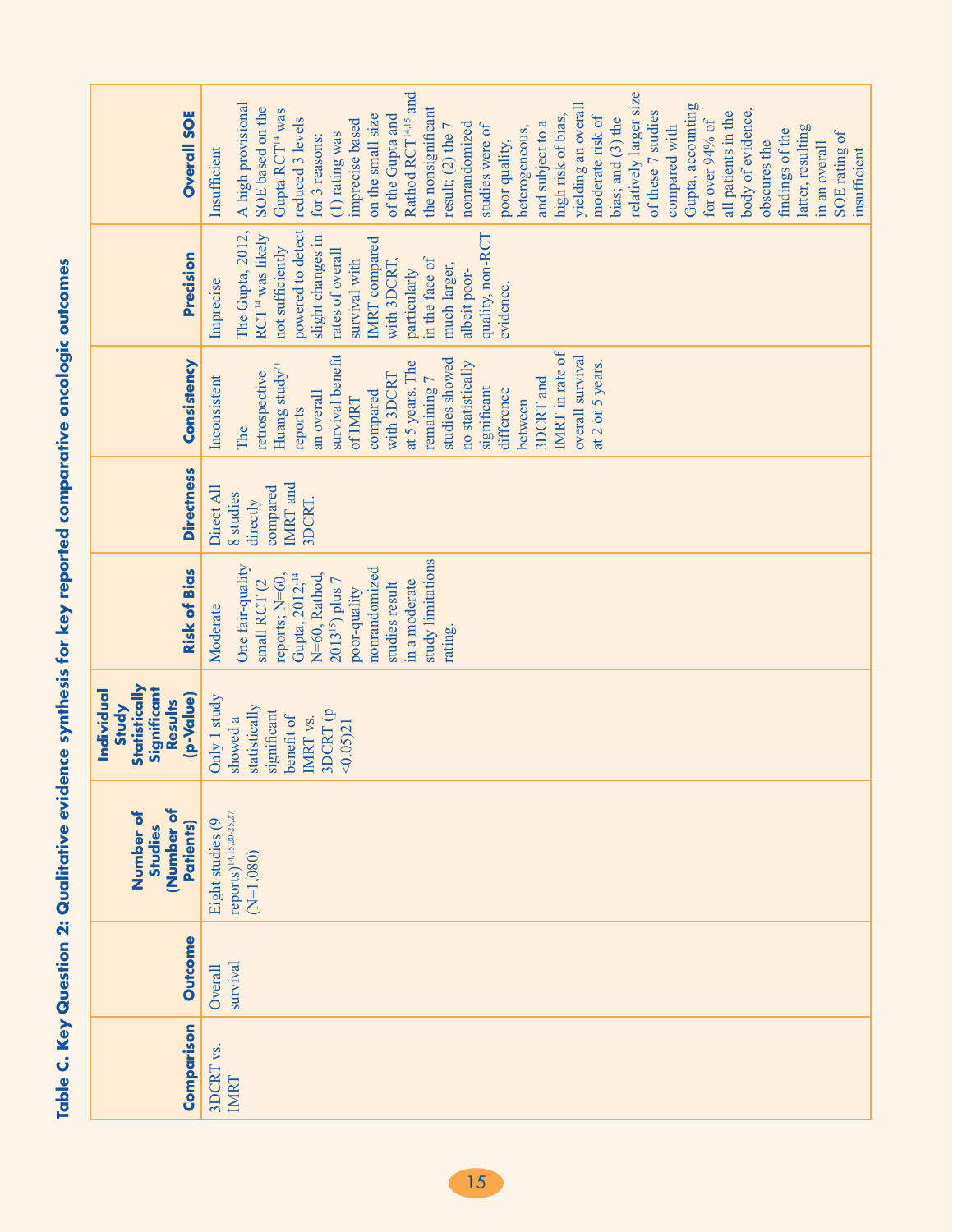Table C. Key Question 2: Qualitative evidence synthesis for key reported comparative oncologic outcomes (continued) **Table C. Key Question 2: Qualitative evidence synthesis for key reported comparative oncologic outcomes (continued)**

| <b>Overall SOE</b>                                                                 | outlined above, for<br>The patients in the<br>A high provisional<br>more than 91% of<br>studies comprised<br>the evidence base,<br>obscuring Gupta's<br>the Gupta <sup>14</sup> (and<br>Rathod15) RCT<br>overall survival.<br>nonrandomized<br>SOE levels, as<br>was reduced 3<br>SOE based on<br>and Rathod's<br>Insufficient<br>results                                                                   |
|------------------------------------------------------------------------------------|-------------------------------------------------------------------------------------------------------------------------------------------------------------------------------------------------------------------------------------------------------------------------------------------------------------------------------------------------------------------------------------------------------------|
| Precision                                                                          | likely sufficiently<br>2013, <sup>15</sup> RCT was<br>quality, non-RCT<br><b>IMRT</b> compared<br>changes in rates<br>of locoregional<br>Gupta, 2012, <sup>14</sup><br>in the face of<br>with 3DCRT,<br>much larger,<br>control with<br>detect slight<br>nor Rathod,<br>particularly<br>albeit poor-<br>Neither the<br>powered to<br>Imprecise<br>evidence.                                                 |
| Consistency                                                                        | effect of IMRT<br>compared with<br>3DCRT, while<br>the remaining<br>Three studies<br>3 showed no<br>Inconsistent<br>statistically<br>significant<br>significant<br>difference.<br>showed a                                                                                                                                                                                                                  |
| <b>Directness</b>                                                                  | All studies<br>IMRT and<br>compared<br>3DCRT.<br>directly<br>Direct                                                                                                                                                                                                                                                                                                                                         |
| <b>Risk of Bias</b>                                                                | study limitations<br>One fair-quality<br>nonrandomized<br>2012; <sup>14</sup> Rathod,<br>in a moderate<br>$2013^{15}$ ) and 5<br>RCT (Gupta,<br>studies result<br>poor-quality<br>much larger<br>Moderate<br>rating.                                                                                                                                                                                        |
| Statistically<br>Individual<br>Significant<br>(p-Value)<br><b>Results</b><br>Study | Kong, 2013 (1-<br>no statistically<br>and 2-year), <sup>25</sup><br>studies report<br>year) <sup>23</sup> report<br>a statistically<br>Huang, 2013<br>difference in<br>3DCRT as it<br>locoregional<br>locoregional<br>$<$ 0.05). The<br>remaining 3<br>pertains to<br>control (p<br>significant<br>significant<br>$(5 - year),$ <sup>21</sup><br>and Mok,<br>benefit of<br>IMRT vs.<br>2014 (3-<br>control. |
| (Number of<br>Patients)<br>Number of<br>Studies                                    | $reports)^{14,15,20,21,23,25,27}$<br>$Six$ studies $(7)$<br>$N = 695$                                                                                                                                                                                                                                                                                                                                       |
| <b>Outcome</b>                                                                     | Locoregional<br>control                                                                                                                                                                                                                                                                                                                                                                                     |
| Comparison                                                                         |                                                                                                                                                                                                                                                                                                                                                                                                             |

 $3DCRT = 3$ -dimensional conformal radiotherapy; IMRT: intensity-modulated radiotherapy;  $RCT =$  randomized controlled trial;  $SOE =$  strength of evidence. 3DCRT = 3-dimensional conformal radiotherapy; IMRT: intensity-modulated radiotherapy; RCT = randomized controlled trial; SOE = strength of evidence.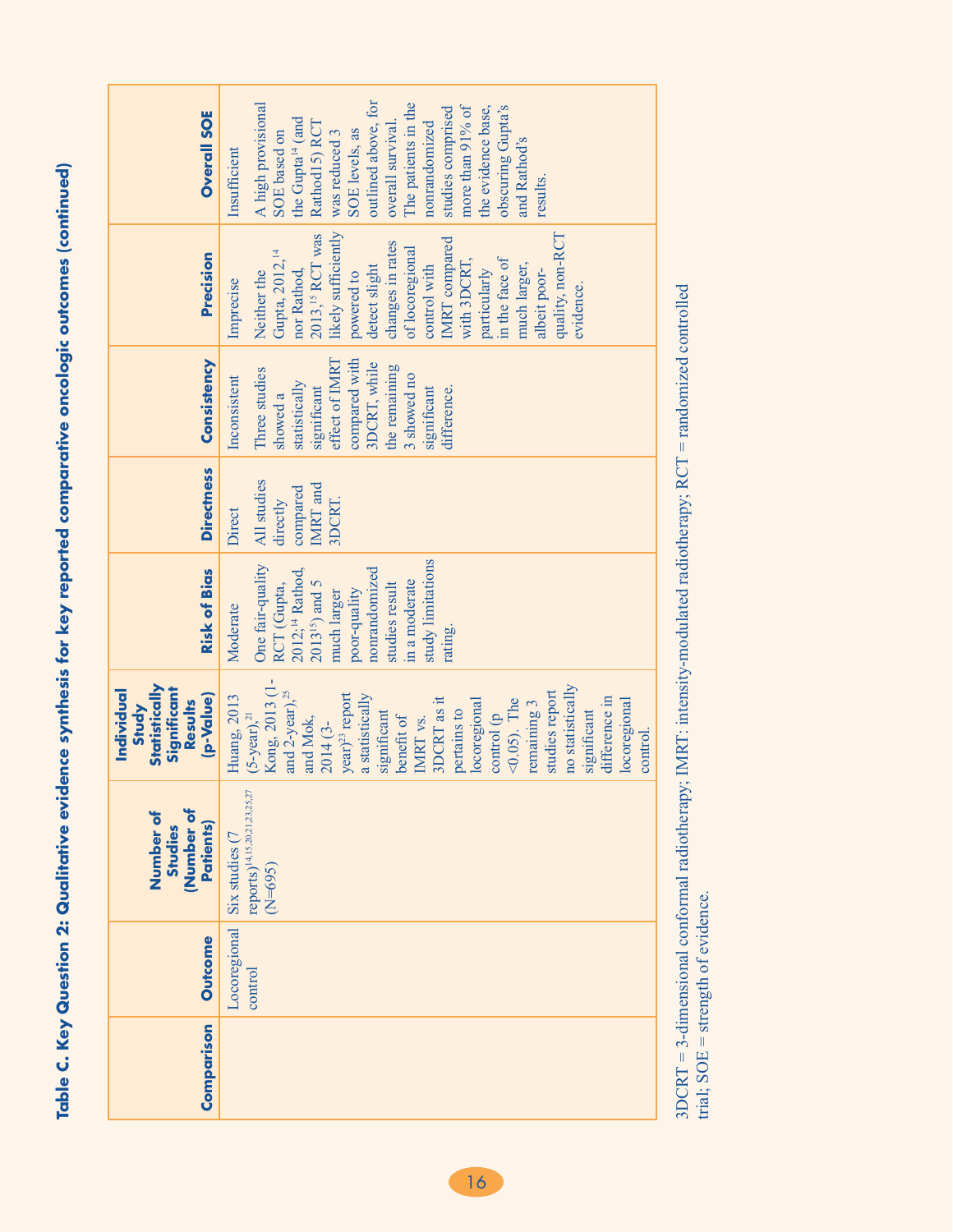#### **Key Question 3. 3DCRT, IMRT, SBRT, or PBT: Specific Patient and Tumor Characteristics**

In CER No. 20, no comparative studies addressed these issues. In this update, we did not identify any new evidence that specifically addressed Key Question 3.

#### **Key Question 4. 3DCRT, IMRT, SBRT, or PBT: Differences in User Experience, Treatment Planning, Treatment Delivery, and Target Volume Delineation**

In CER No. 20, no comparative studies addressed these issues. In this update, we did not identify any new evidence that specifically addressed Key Question 4.

# **Discussion**

#### **Strength of Evidence Relative to CER No. 20**

Table D provides a summary of the conclusions we drew for the relevant RT comparisons for each Key Question in CER No. 20 and in this update. Because 2DRT was not addressed in the update, it is not included in Table D. Moderate-strength evidence from the update shows a reduction of the incidence of late grade 2 or higher xerostomia with IMRT compared with 3DCRT. This evidence increases the SOE on this toxicity from the SOE in CER No. 20, raising it to high based on a body of evidence including two RCTs that are in agreement on this outcome. Evidence in the update is insufficient to show a difference between IMRT and 3DCRT in overall survival or locoregional tumor control rates. We found no new evidence to alter any conclusions of CER No. 20 for any other toxicity, oncologic outcomes, or comparisons.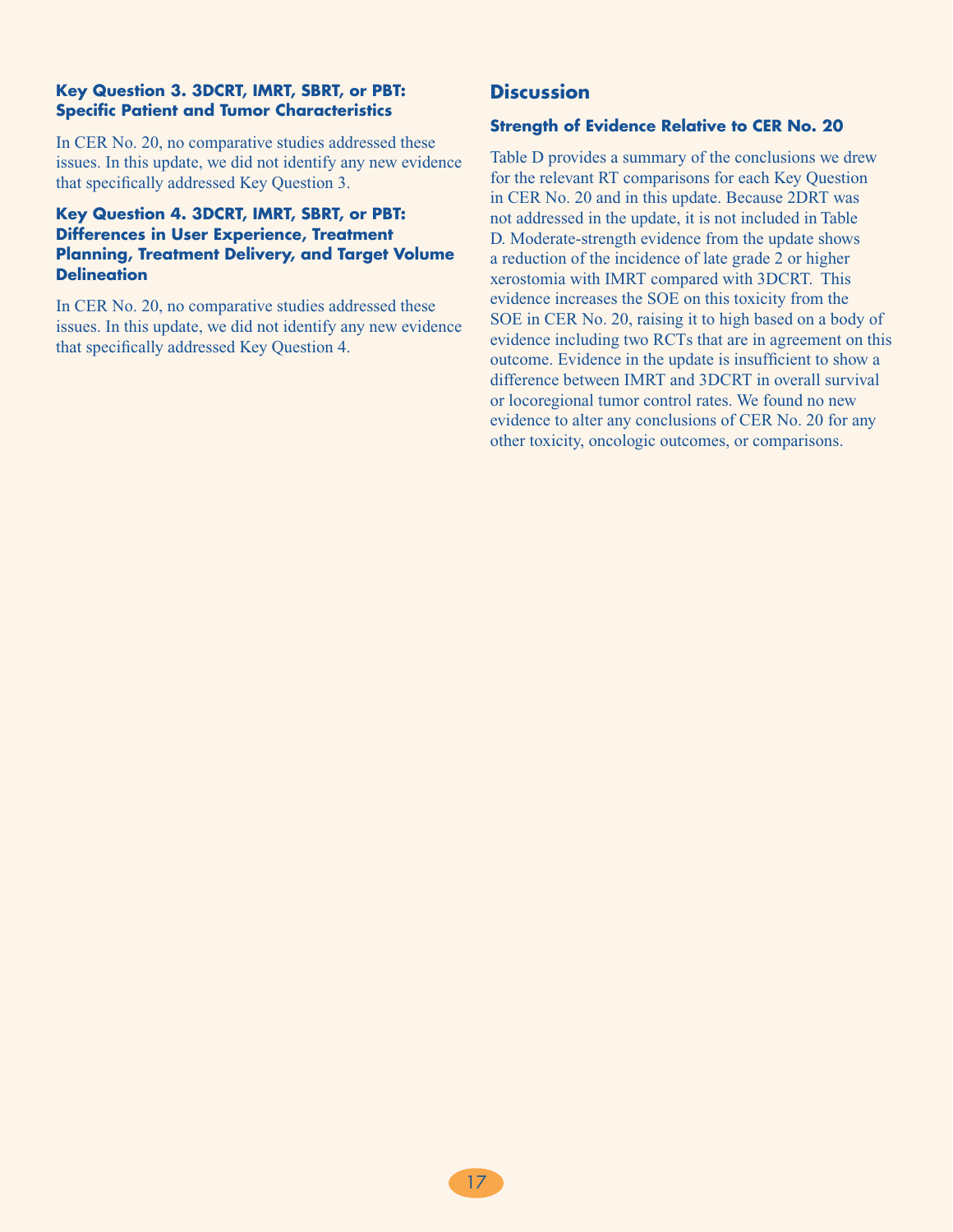| <b>Contract Lines</b>                  |
|----------------------------------------|
| י המאמר ה<br>n. 20 and updat           |
|                                        |
|                                        |
|                                        |
| <b>CERNO.</b>                          |
|                                        |
|                                        |
| <b>Auparison of relation</b><br>j<br>; |
| J                                      |
| Ú,                                     |

| (Action Needed)<br>Conclusions<br>Cumulative<br>Update           | to high based on a<br>including 2 RCTs<br>body of evidence<br>(no further study<br>Raises final SOE<br>required)                    | conclusions (further<br>evidence to draw<br>study required)<br>Insufficient                                                                            | conclusions (further<br>evidence to draw<br>study required)<br>Insufficient | conclusions (further<br>evidence to draw<br>study required)<br>Insufficient | conclusions (further<br>evidence to draw<br>study required)<br>Insufficient |
|------------------------------------------------------------------|-------------------------------------------------------------------------------------------------------------------------------------|--------------------------------------------------------------------------------------------------------------------------------------------------------|-----------------------------------------------------------------------------|-----------------------------------------------------------------------------|-----------------------------------------------------------------------------|
| Conclusions<br>20 Update<br>CER No.                              | shows significant<br>Moderate SOE<br>reduction in<br>incidence                                                                      | evidence to draw<br>conclusions<br>Insufficient                                                                                                        | evidence to draw<br>conclusions<br>Insufficient                             | No evidence<br>insufficient<br>identified;                                  | evidence to draw<br>conclusions<br>Insufficient                             |
| <b>Evidence Base</b><br><b>Update Total</b><br><b>CER No. 20</b> | quality non-RCTs<br>One fair-quality<br>RCT, 6 poor-                                                                                | quality non-RCTs<br>One good-quality<br>RCT, 9 poor-                                                                                                   | quality non-RCT<br>One fair-quality<br>RCT, 1 poor-                         | No evidence<br>identified                                                   | One poor-quality<br>non-RCT                                                 |
| Conclusions<br><b>CER No. 20</b>                                 | shows significant<br>Moderate SOE<br>reduction in<br>incidence                                                                      | evidence to draw<br>conclusions<br>Insufficient                                                                                                        | evidence to draw<br>conclusions<br>Insufficient                             | No evidence<br>insufficient<br>identified;                                  | Not applicable<br>(SBRT not<br>included)                                    |
| <b>Total Evidence</b><br><b>CER No. 20</b><br><b>Base</b>        | quality RCT and<br>6 poor-quality<br>non-RCT <sub>s</sub><br>One good-                                                              | 13 poor-quality<br>quality RCT,<br>One good-<br>non-RCT <sub>s</sub>                                                                                   | quality non-<br>Three poor-<br><b>RCTs</b>                                  | No evidence<br>identified                                                   | Not applicable<br>(SBRT not<br>included)                                    |
| <b>Outcome</b><br>Clinical                                       | late<br>xerostomia<br>Grade 22                                                                                                      | 1 grade<br>late dysphagia,<br>salivary gland<br>(e.g., acute or<br>>2 toxicities<br>dysfunction,<br>swallowing<br>Other RT-<br>associated<br>function) | <b>TOO</b>                                                                  | Any                                                                         | Any                                                                         |
| Comparison                                                       | 3DCRT vs.<br>IMRT                                                                                                                   | 3DCRT vs.<br><b>IMRT</b>                                                                                                                               | 3DCRT vs.<br>IMRT                                                           | 3DCRT or<br>IMRT vs.<br>PBT                                                 | 3DCRT or<br>IMRT vs.<br><b>SBRT</b>                                         |
| <b>Key Question</b>                                              | regarding adverse events<br>effectiveness of 3DCRT,<br>IMRT, SBRT, and PBT<br>Key Question 1: What<br>s the comparative<br>and QOL? |                                                                                                                                                        |                                                                             |                                                                             |                                                                             |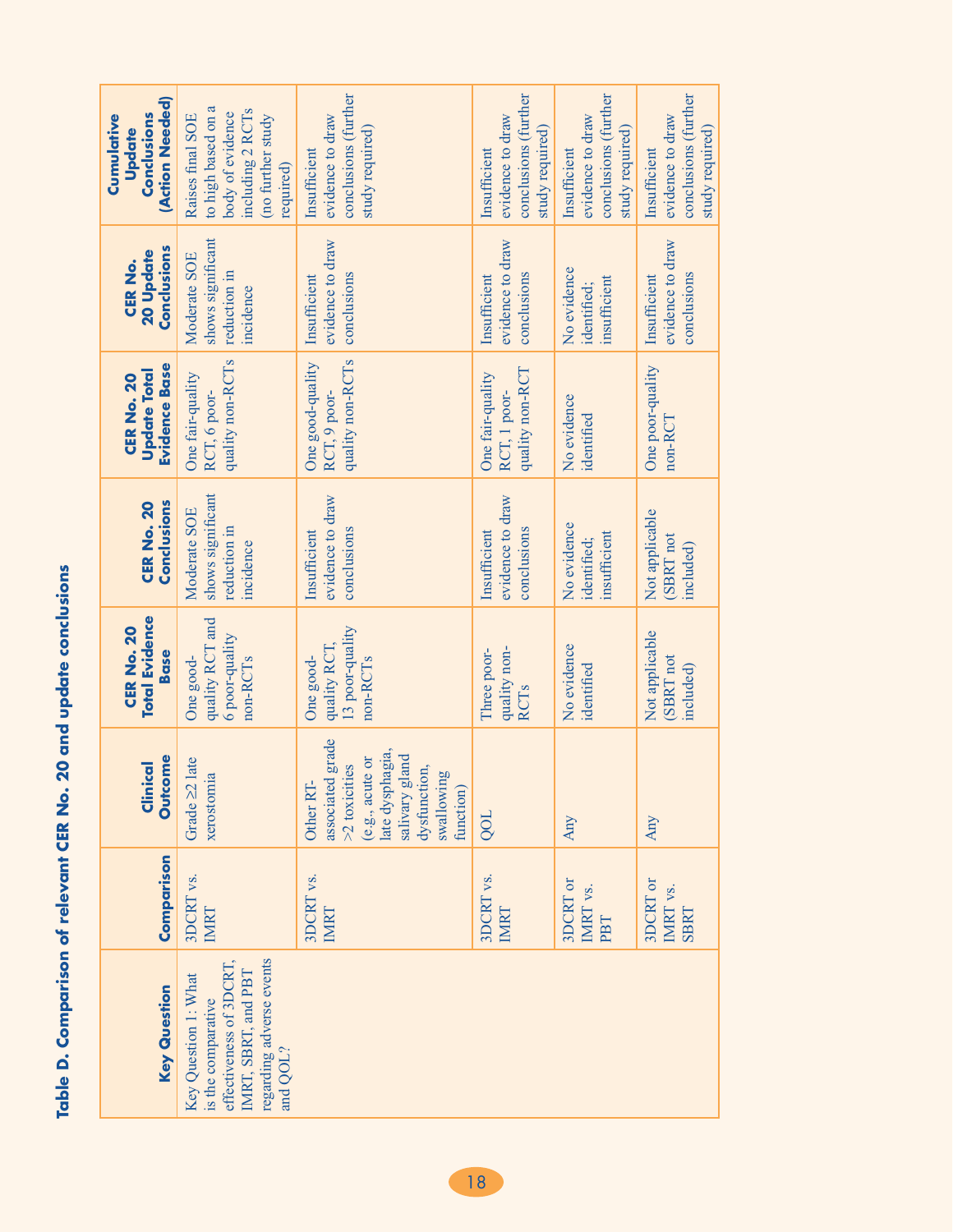| ֧֚֚֚֚֚֚֚֚֚֚֚֚֚֚֚֚֚֚֚֚֚֚֚֚֞֝֓֡֡֡֡֡֞֡֡֡֡֡֬ |
|------------------------------------------|
|                                          |
|                                          |
|                                          |
|                                          |
|                                          |
|                                          |
|                                          |
|                                          |
|                                          |
|                                          |
|                                          |
|                                          |
|                                          |
|                                          |
|                                          |
|                                          |
|                                          |
|                                          |
|                                          |
|                                          |
|                                          |
|                                          |
|                                          |
|                                          |
|                                          |
|                                          |
|                                          |
| $\sim$ 20 and upo.                       |
|                                          |
|                                          |
|                                          |
| i<br>I<br>I<br>I<br>I                    |
|                                          |
|                                          |
|                                          |
|                                          |
|                                          |
|                                          |
|                                          |
|                                          |
|                                          |
|                                          |
|                                          |
|                                          |
|                                          |
| <b>Selet relate</b>                      |
| י<br>5<br>2                              |
|                                          |
|                                          |
| ĺ                                        |
|                                          |
|                                          |
|                                          |
|                                          |
|                                          |
|                                          |
|                                          |
|                                          |
| Ŭ<br>≏                                   |
|                                          |
|                                          |
|                                          |

| (Action Needed)<br>Conclusions<br>Cumulative<br>Update    | conclusions (further<br>evidence to draw<br>study required)<br>Insufficient                                                                      | conclusions (further<br>evidence to draw<br>study required)<br>Insufficient | conclusions (further<br>evidence to draw<br>study required)<br>Insufficient | conclusions (further<br>evidence to draw<br>study required)<br>Insufficient                                                                                            | conclusions (further<br>evidence to draw<br>study required)<br>Insufficient                                                                                                                                                                       |                                                                                  |
|-----------------------------------------------------------|--------------------------------------------------------------------------------------------------------------------------------------------------|-----------------------------------------------------------------------------|-----------------------------------------------------------------------------|------------------------------------------------------------------------------------------------------------------------------------------------------------------------|---------------------------------------------------------------------------------------------------------------------------------------------------------------------------------------------------------------------------------------------------|----------------------------------------------------------------------------------|
| Conclusions<br>20 Update<br>CER No.                       | evidence to draw<br>conclusions<br>Insufficient                                                                                                  | No evidence<br>insufficient<br>identified;                                  | evidence to draw<br>conclusions<br>Insufficient                             | No evidence<br>insufficient<br>identified;                                                                                                                             | No evidence<br>insufficient<br>identified;                                                                                                                                                                                                        |                                                                                  |
| <b>Evidence Base</b><br><b>Update Total</b><br>CER No. 20 | quality non-RCTs<br>One fair-quality<br>RCT, 9 poor-                                                                                             | No evidence<br>identified                                                   | One poor-quality<br>non-RCT                                                 | No evidence<br>identified                                                                                                                                              | No evidence<br>identified                                                                                                                                                                                                                         | CER = Comparative Effectiveness Review; IMRT = intensity-modulated radiotherapy; |
| Conclusions<br><b>CER No. 20</b>                          | evidence to draw<br>conclusions<br>Insufficient                                                                                                  | No evidence<br>insufficient<br>identified;                                  | Not applicable<br>SBRT not<br>included)                                     | No evidence<br>insufficient<br>identified;                                                                                                                             | No evidence<br>insufficient<br>identified;                                                                                                                                                                                                        |                                                                                  |
| <b>Total Evidence</b><br><b>CER No. 20</b><br><b>Base</b> | 6 poor-quality<br>quality RCT,<br>One good-<br>non-RCT <sub>s</sub>                                                                              | No evidence<br>identified                                                   | Not applicable<br>(SBRT not<br>included)                                    | No evidence<br>identified                                                                                                                                              | No evidence<br>identified                                                                                                                                                                                                                         |                                                                                  |
| <b>Outcome</b><br><b>Clinical</b>                         | Overall survival,<br>control, disease-<br>local control,<br>locoregional<br>free survival                                                        | Any                                                                         | Any                                                                         | Any                                                                                                                                                                    | Any                                                                                                                                                                                                                                               |                                                                                  |
| Comparison                                                | 3DCRT vs.<br>IMRT                                                                                                                                | 3DCRT or<br>IMRT vs.<br>PBT                                                 | 3DCRT or<br>IMRT vs.<br>SBRT                                                | PBT or SBRT<br>3DCRT or<br>IMRT vs.                                                                                                                                    | PBT or SBRT<br>3DCRT or<br>IMRT <sub>vs</sub> .                                                                                                                                                                                                   |                                                                                  |
| <b>Key Question</b>                                       | effectiveness of 3DCRT,<br>regarding tumor control<br>IMRT, SBRT, and PBT<br>Key Question 2: What<br>and patient survival?<br>is the comparative |                                                                             |                                                                             | effectiveness of 3DCRT,<br>IMRT, SBRT, and PBT<br>for specific patient and<br>tumor characteristics?<br>Key Question 3: Are<br>in the comparative<br>there differences | effectiveness of 3DCRT,<br>IMRT, SBRT, and PBT<br>because of differences<br>treatment planning,<br>in user experience,<br>treatment delivery,<br>in the comparative<br>and target volume<br>Is there variation<br>Key Question 4:<br>delineation? | 3DCRT = 3-dimensional conformal radiotherapy;                                    |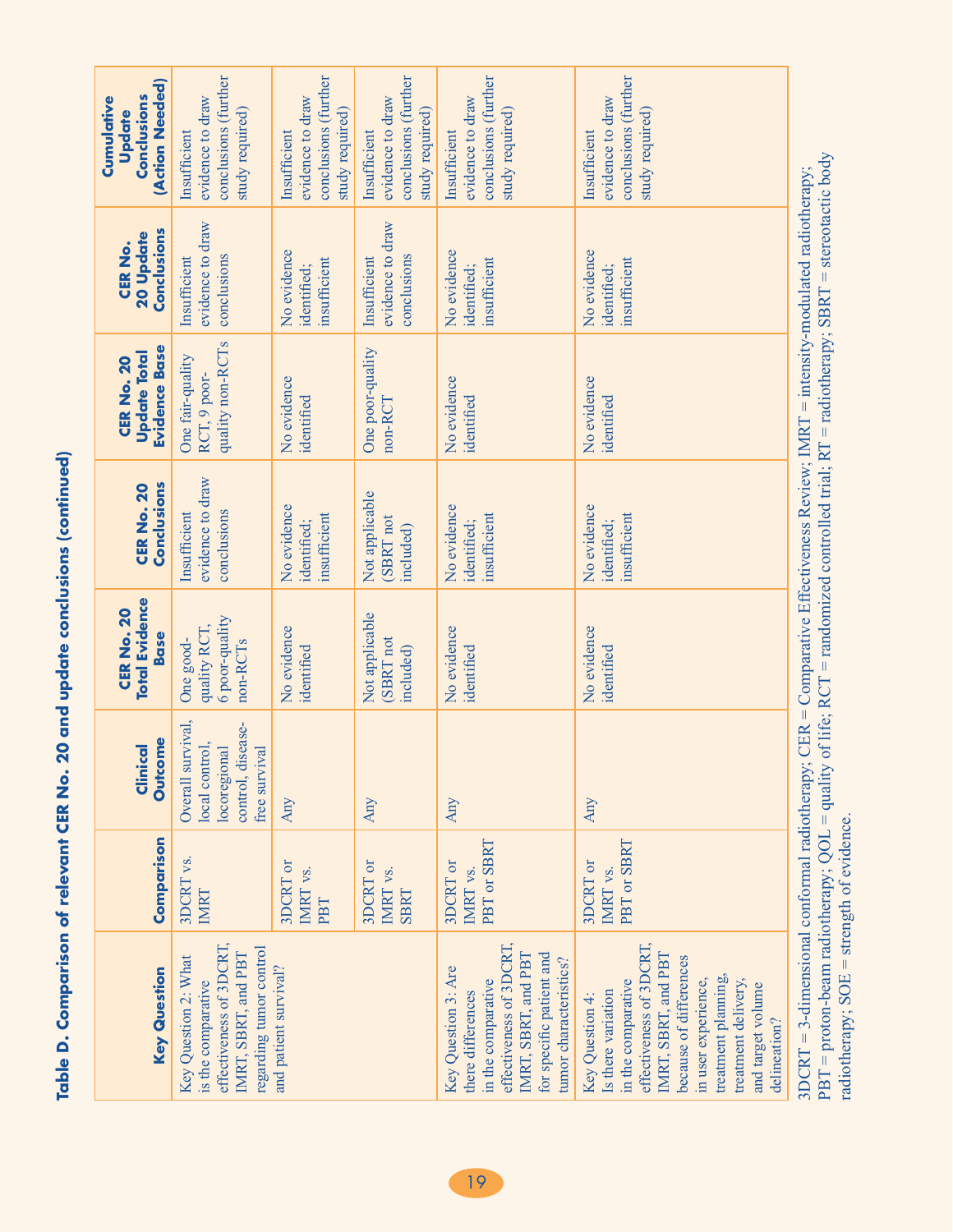#### **Applicability of the Findings**

In general, applicability assessment would depend on a body of evidence sufficient to form new conclusions about the comparative outcomes of 3DCRT, IMRT, SBRT, and PBT in treatment of head and neck cancer. However, comparative evidence that meets study selection criteria for this CER update is sparse for 3DCRT, IMRT, and SBRT, and nonexistent for PBT. In the absence of sufficient evidence, additional factors may be considered in making a treatment decision. Those could include relative convenience and cost, issues outside the scope of this CER.

In preparing this update, we discussed the interventions that we included in CER No. 20 and whether all remained applicable to current radiation oncology practice. In particular, we examined the role of opposed-beam 2DRT in modern radiation oncology practice and reexamined whether brachytherapy should be included. Based on the literature and input from our Technical Expert Panel members, we concluded that brachytherapy has a limited role in RT of head and neck cancer, so it was not included in this update. We also concluded that 2DRT is no longer used in the United States for definitive treatment of head and neck cancer; thus we excluded it from the update. We realize that, in doing so, we excluded evidence from an RCT performed in China that showed a statistically significant improvement in overall survival with IMRT compared with 2DRT, which to our knowledge is the only study that has shown a statistically significant survival benefit of one RT modality compared with another.<sup>29</sup> However, this did not alter our overall conclusion to exclude 2DRT from the current report.

We considered including dosimetry studies in CER No. 20 and this update. For both reports, our ultimate conclusion not to include dosimetry studies was agreed upon among our EPC team, among AHRQ personnel, and in discussion with our Technical Expert Panel. The primary rationale for this conclusion is that dosimetry studies do not provide a link to actual clinical outcomes that are realized by patients. Dosimetry modeling is clearly needed to advance research in RT methods, but it does not provide evidence for clinical efficacy.

#### **Key Questions 1 and 2**

The degree to which the evidence presented in this report is applicable to clinical practice is a function of the similarity between populations in the included studies and the patient population that receives clinical care in diverse settings. It also is related to the relative availability of the interventions. Because of the overall weakness of evidence for Key Questions 1 and 2, we have primarily limited comments to the relevance of the PICOTS elements, a practical and useful structure to review the applicability in a systematic manner (Table E).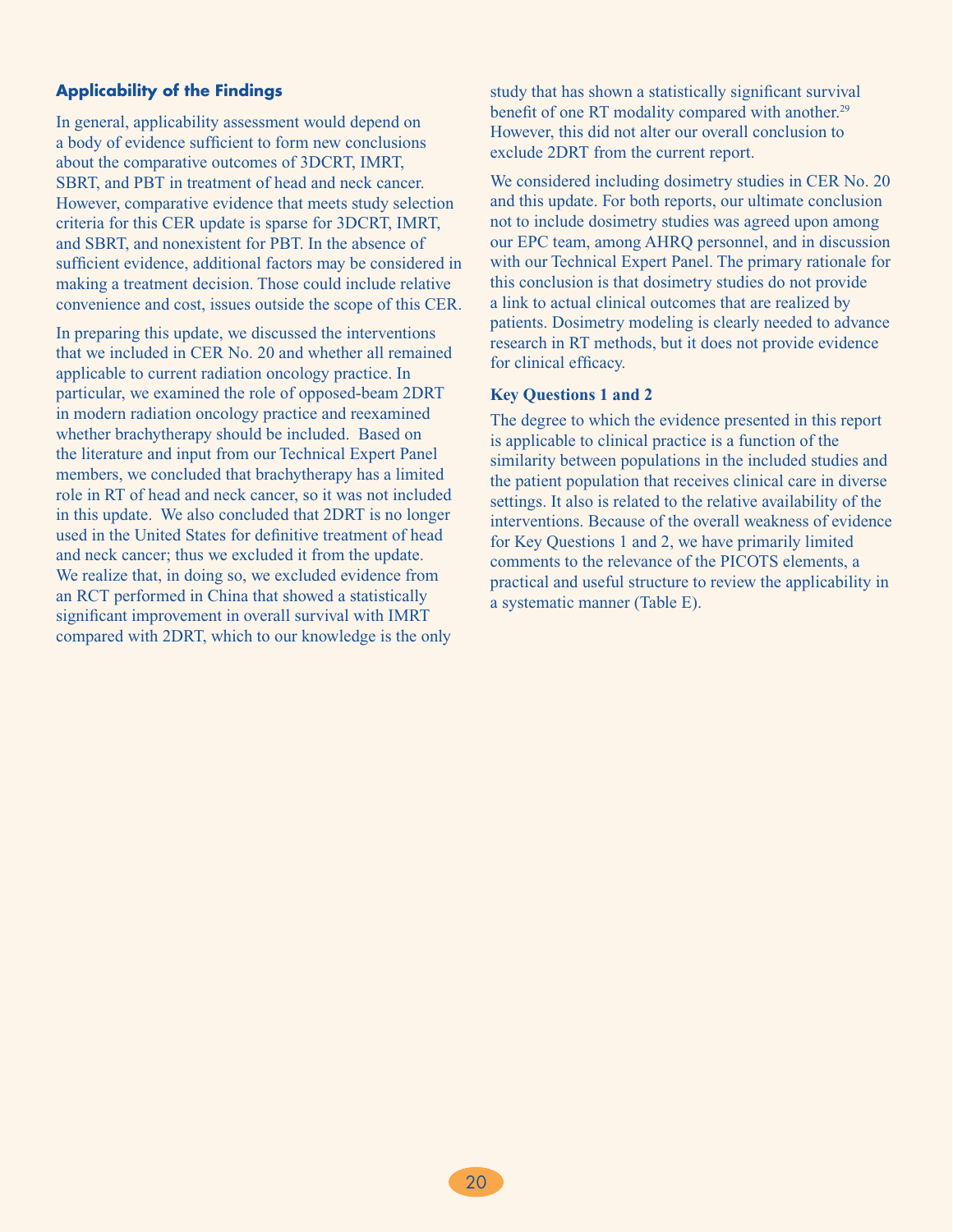| <b>PICOTS</b><br><b>Domain</b> | <b>Applicability of Evidence</b>                                                                                                                                                                                                                                                                                                                                                                                                                                                                                                                                                                                                                                                                                                                                                                                                                                                                                                                                                                                                                                                                                                                                                                                                                                  |  |
|--------------------------------|-------------------------------------------------------------------------------------------------------------------------------------------------------------------------------------------------------------------------------------------------------------------------------------------------------------------------------------------------------------------------------------------------------------------------------------------------------------------------------------------------------------------------------------------------------------------------------------------------------------------------------------------------------------------------------------------------------------------------------------------------------------------------------------------------------------------------------------------------------------------------------------------------------------------------------------------------------------------------------------------------------------------------------------------------------------------------------------------------------------------------------------------------------------------------------------------------------------------------------------------------------------------|--|
| Populations                    | • Overall, patients included in the evidence base of this CER update are typical of the head and neck cancer<br>population treated with RT based on age, sex, and tumor characteristics.                                                                                                                                                                                                                                                                                                                                                                                                                                                                                                                                                                                                                                                                                                                                                                                                                                                                                                                                                                                                                                                                          |  |
| <b>Interventions</b>           | • 3DCRT, IMRT, and SBRT represent different technological approaches to the delivery of conformal photon<br>RT. The major advantage of these interventions compared with traditional wide-field 2DRT is the ability to<br>deliver tightly focused ionizing radiation by delineating the shape and size of the tumor using a CT-based or<br>other imaging planning system.<br>• 3DCRT represents a minimum technical standard for delivery of forward-planned conformal RT. It involves<br>static fields with a fixed shape, modified by compensators (wedges and segments). 3DCRT is widely available.<br>• IMRT offers beam strength attenuation through a multileaf collimator (tungsten), with dynamic field shapes<br>for each beam angle. IMRT is as widely available as 3DCRT but requires labor-intensive inverse planning<br>and a higher level of quality assurance.<br>• SBRT is a hypofractionated technique to administer RT in far fewer fractions than 3DCRT and IMRT.<br>• SBRT is not as widely available as 3DCRT or IMRT, but its use is growing in other diseases such as non-<br>small-cell lung cancer.<br>• The institutional programmatic requirements for SBRT differ from those of IMRT.<br>Comparative evidence for PBT is unavailable. |  |
| Comparators                    | • See above for Interventions.                                                                                                                                                                                                                                                                                                                                                                                                                                                                                                                                                                                                                                                                                                                                                                                                                                                                                                                                                                                                                                                                                                                                                                                                                                    |  |
| <b>Outcomes</b>                | • The major beneficial health outcomes in this CER are overall survival and late xerostomia.<br>• Overall survival is the primary outcome of interest for any cancer intervention study.<br>• Local control is of interest to patients because it measures the effectiveness of an intervention in disease<br>control. On local failure, patients enter into a new category centered on systemic chemotherapy.                                                                                                                                                                                                                                                                                                                                                                                                                                                                                                                                                                                                                                                                                                                                                                                                                                                    |  |
| <b>Timing</b>                  | • The relevant periods occur from the time of treatment through followup over months (palliation) or years<br>(overall survival).                                                                                                                                                                                                                                                                                                                                                                                                                                                                                                                                                                                                                                                                                                                                                                                                                                                                                                                                                                                                                                                                                                                                 |  |
| Setting                        | • The evidence for Key Questions 1 and 2 is mostly international, primarily obtained in tertiary institutions.<br>More sophisticated interventions such as IMRT and SBRT require an institutional commitment to quality<br>assurance and ongoing training that may be difficult to achieve in smaller community-based centers.<br>• We did not collect or analyze information to examine these issues.                                                                                                                                                                                                                                                                                                                                                                                                                                                                                                                                                                                                                                                                                                                                                                                                                                                            |  |

#### **Table E. Summary of applicability of evidence for Key Questions 1 and 2**

2DRT = 2-dimensional radiotherapy; 3DCRT = 3-dimensional conformal radiotherapy; CER = Comparative Effectiveness Review; CT = computed tomography; IMRT = intensity-modulated radiotherapy; PBT = proton-beam radiotherapy; PICOTS = populations, interventions, comparators, outcomes, timing and setting; RT = radiotherapy; SBRT = stereotactic body radiotherapy.

#### **Key Questions 3 and 4**

The current evidence base for Key Questions 3 and 4 is nonexistent based on our literature review. Therefore we cannot assess the applicability to clinical practice.

#### **Findings in Relationship to What Is Already Known**

Our updated systematic literature search and review revealed no relevant evidence-based guidelines we could compare with our findings for any of the Key Questions.

#### **Limitations of the Current Review and Evidence Base**

Although the body of evidence we identified was more substantial for 3DCRT and IMRT than SBRT, and nonexistent for PBT, we have significant concerns about interstudy heterogeneity, with variability in RT dose, schedule of treatment, concurrent treatments, patient selection criteria, tumor size and location, and so forth. As stated previously in this report, we are not sure whether the inconsistency in key reported RT-associated adverse events reflects a lack of systematic collection of this type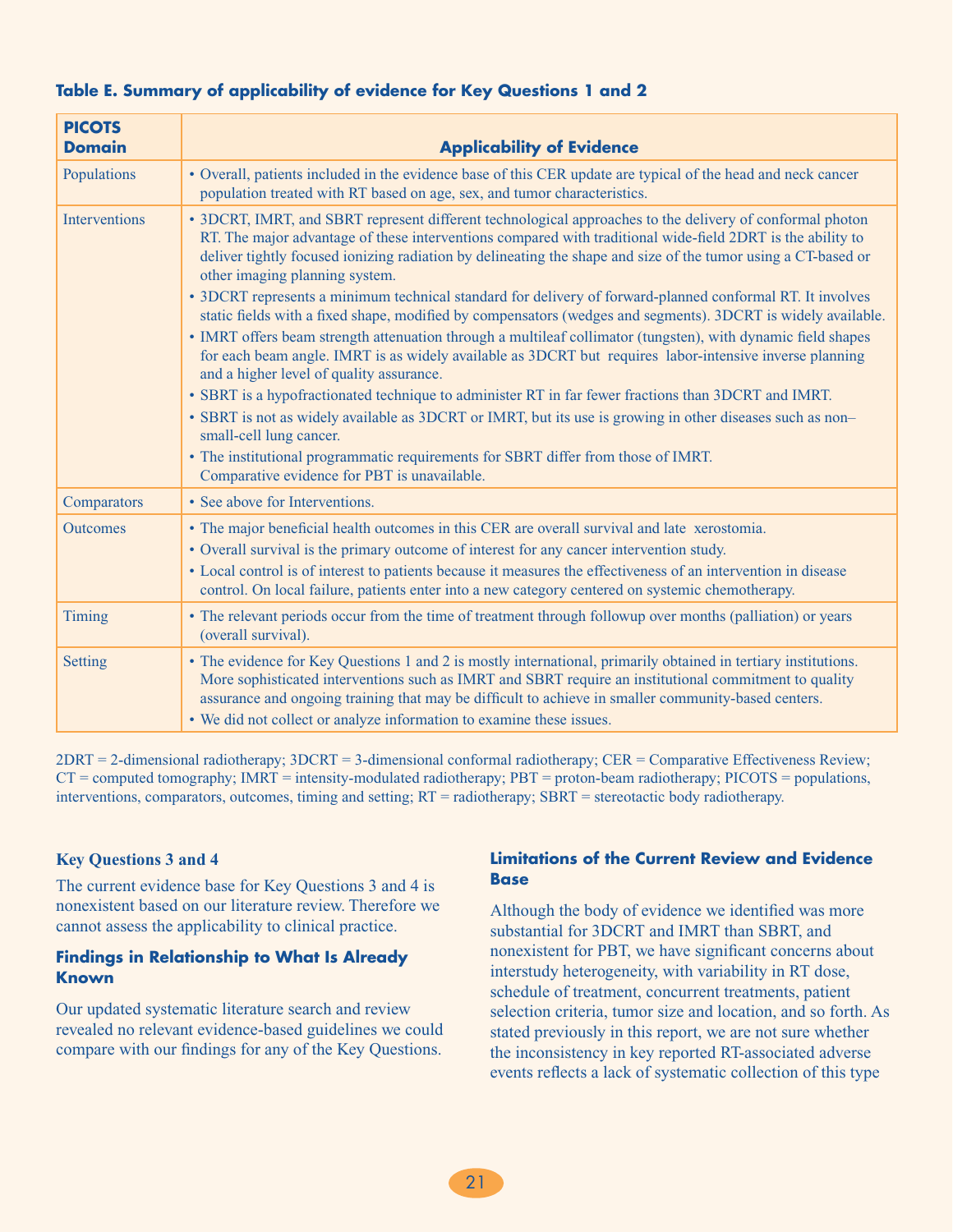of information by investigators or failure to consistently report it in publications. We acknowledge that our inclusion of comparative studies alone may have limited collection of additional RT-associated adverse events that may be revealed in larger observational studies. However, we believe our decision to focus on the key comparative outcomes of xerostomia, dysphagia, and salivary gland toxicity was merited based on our understanding of the literature and the importance of those toxicities to cancer patients.

We also are aware that a body of dosimetry evidence is available to suggest potential differences in the benefits and harms of different conformal RT types. Our exclusion of such evidence may be viewed by some readers as a limitation of this CER update. However, we maintain that because dosimetry modeling studies do not provide a clear link to clinical outcomes, they do not add critical information to assess the comparative effectiveness of RT in the treatment of head and neck cancer.

#### **Research Gaps**

The primary research gap we identified is a continuing lack of evidence from well-executed comparative studies (randomized or otherwise) to draw conclusions on the relative clinical benefits and harms of the RT interventions used in patients with head and neck cancer. We also identified some potential impediments to the type of rigorous comparative studies that we suggest are necessary to determine their comparative effectiveness. We urge that rigorous methods be used for the conduct of RCTs, particularly intention-to-treat analysis and adjustment of survival data to account for all patients based on their treatment plans.

Primary comparative oncologic outcomes that remain to be addressed in clinical studies include overall survival, cancer-specific survival, and local control. Prespecified systematic collection of adverse events using validated criteria (e.g., Common Terminology Criteria for Adverse Events) is necessary to permit accurate assessment of the relative benefits and risks of the interventions. In particular, given the evidence summarized in this report, we recognize dysphagia as a key adverse outcome of interest to patients to be included in comparative clinical studies of RT types.

The potential impact of tumor tissue human papilloma virus (HPV) positivity on oncologic outcomes and management of patients with HPV positivity has been

increasing in importance. Studies are needed to identify reduced intensity-RT regimens that still yield satisfactory oncologic outcomes. To accomplish this, investigators will need to stratify patients according to HPV status and analyze data accordingly.

#### **Potential Impediments to Comparative Studies of RT Interventions for Head and Neck Cancer**

The general dissemination of advanced conformal RT technologies into community clinical practice is a theoretical impediment to comparative study of those technologies. Broad availability of technologies previously available only in tertiary centers may dissuade referrals to tertiary centers in favor of a local provider. We also acknowledge that randomized studies of 3DCRT versus IMRT or PBT may be very difficult to recruit and conduct based on technical and potential ethical issues related to perceptions of unequal clinical benefit among the interventions. The cost of conducting rigorous RCTs is another potential impediment given current resource constraints in the United States.

# **Summary and Conclusions**

The main finding of CER No. 20 was that late xerostomia was reduced and QOL domains related to xerostomia were improved in patients treated with IMRT compared with those who received either 3DCRT or 2DRT. Evidence was insufficient to draw relative conclusions on survival or tumor control; adverse events other than late xerostomia (e.g., mucositis, dysphagia, skin toxicities, osteoradionecrosis of the jaw); whether patient and tumor characteristics affected relative outcomes; or whether physician experience and treatment characteristics affected relative clinical outcomes such as survival or treatmentassociated adverse events.

Moderate-strength evidence from the update shows a reduction of the incidence of late grade 2 or higher xerostomia with IMRT compared with 3DCRT. This increases the SOE on this toxicity from CER No. 20, raising it to "high" based on a body of evidence including two RCTs that are in agreement on this outcome. Evidence in the update is insufficient to show a difference between IMRT and 3DCRT in overall survival or locoregional tumor control rates. We found no new evidence to alter any conclusions of CER No. 20 for any other toxicity, oncologic outcomes, or comparisons.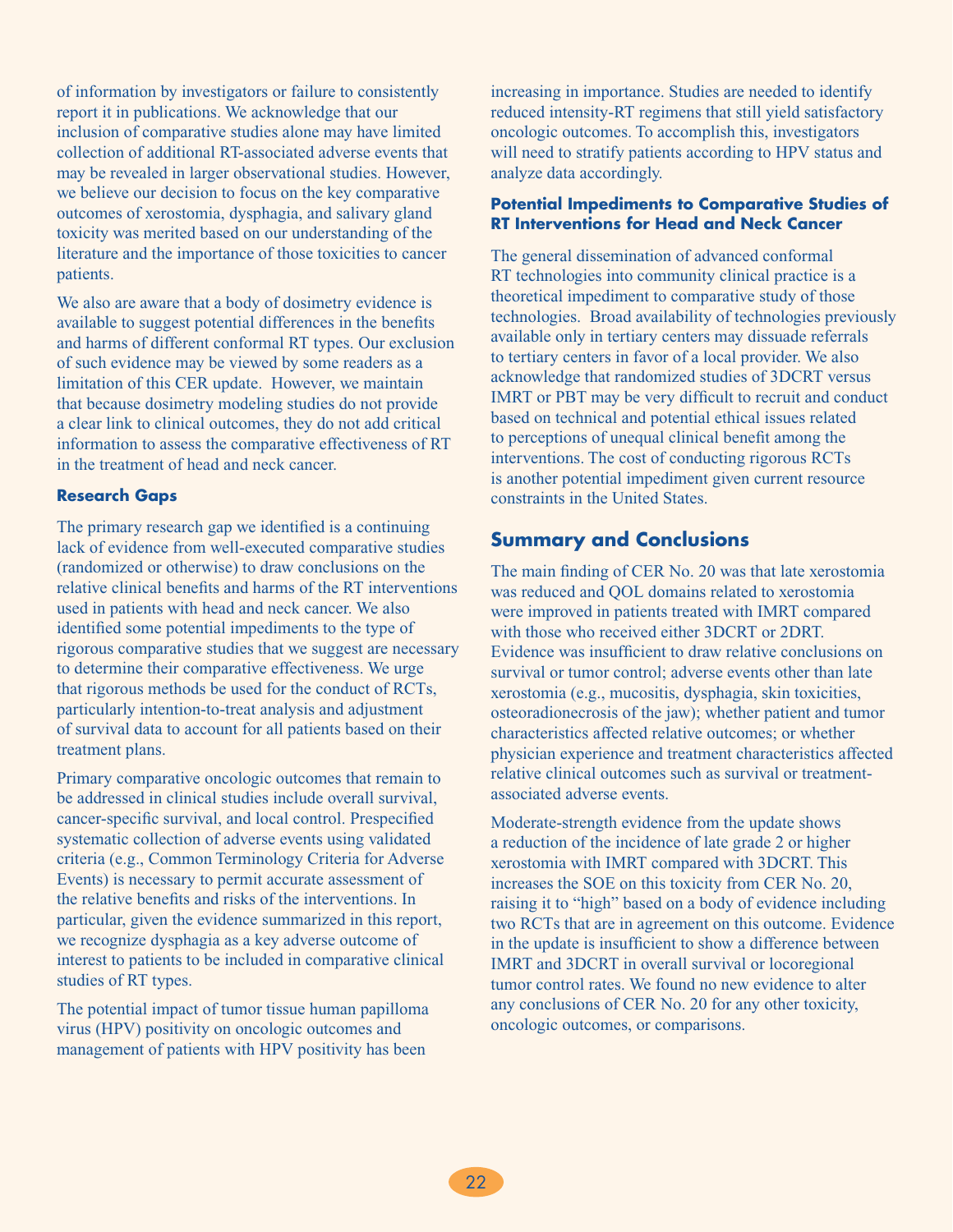### **References**

- 1. Samson DJ, Ratko TA, Rothenberg BM, et al. Comparative effectiveness and safety of radiotherapy treatments for head and neck cancer. Comparative Effectiveness Review No. 20 (Prepared by Blue Cross and Blue Shield Association Technology Evaluation Center under Contract No. 290-02-0026.) Rockville, MD: Agency for Healthcare Research and Quality; May 2010. www.effectivehealthcare.ahrq.gov/reports/final.cfm.
- 2. Ahmadzai N, Tsertsvadze A, Skidmore B. AHRQ Comparative Effectiveness Review Surveillance Program: Comparative Effectiveness and Safety of Radiotherapy Treatments for Head and Neck Cancer. Agency for Healthcare Research and Quality; 2012. www.effectivehealthcare.ahrq.gov/ehc/products/19/1540/ head-neck-cancer-surveillance-130613.pdf.
- 3. Jemal A, Bray F, Center MM, et al. Global cancer statistics. CA Cancer J Clin. 2011 Mar-Apr;61(2):69-90. PMID: 21296855.
- 4. National Cancer Institute. Radiation Therapy for Cancer. Fact Sheet. www.cancer.gov/cancertopics/factsheet/Therapy/radiation. Accessed August 13, 2014.
- 5. Bucci M, Bevan A, Roach M III. Advances in radiation therapy: conventional to 3D, to IMRT, to 4D, and beyond. CA Cancer J Clin. 2005;55:117-34. PMID: 15761080.
- 6. Lee N, Puri DR, Blanco AI, et al. Intensity-modulated radiation therapy in head and neck cancers: an update. Head Neck. 2007;29(4):387-400. PMID: 16358297.
- 7. Siddiqui F, Raben D, Lu JJ, et al. Emerging applications of stereotactic body radiation therapy for head and neck cancer. Expert Rev Anticancer Ther. 2011 Sep;11(9):1429-36. PMID: 21929316.
- 8. Pfister DG, Ang K-K, Brizel DM, et al. Head and neck cancers. J Nat Compr Cancer Netw. 2011 Jun 1;9(6):596-650. PMID: 21636536.
- 9. Methods Guide for Effectiveness and Comparative Effectiveness Reviews. AHRQ Publication No. 10(14)-EHC063-EF. Rockville, MD: Agency for Healthcare Research and Quality. January 2014. Chapters available at www.effectivehealthcare.ahrq.gov.
- 10. Tsertsvadze A, Maglione M, Chou R, et al. Updating comparative effectiveness reviews: current efforts in AHRQ's Effective Health Care Program. J Clin Epidemiol. 2011 Nov;64(11):1208-15. PMID: 21684114.
- 11. Harris RP, Helfand M, Woolf SH, et al. Current methods of the US Preventive Services Task Force: a review of the process. Am J Prev Med. 2001;20(3 Suppl):21-35. PMID: 11306229.
- 12. Owens DK, Lohr KN, Atkins D, et al. AHRQ series paper 5: grading the strength of a body of evidence when comparing medical interventions—Agency for Healthcare Research and Quality and the Effective Health-Care Program. J Clin Epidemiol. 2010;63:513-23. PMID: 19595577.
- 13. Brown P, Brunnhuber K, Chalkidou K, et al. How to formulate research recommendations. BMJ. 2006 Oct 14;333(7572):804-6. PMID: 17038740.
- 14. Gupta T, Agarwal J, Jain S, et al. Three-dimensional conformal radiotherapy (3D-CRT) versus intensity modulated radiation therapy (IMRT) in squamous cell carcinoma of the head and neck: a randomized controlled trial. Radiother Oncol. 2012 Sep;104(3):343-8. PMID: 22853852.
- 15. Rathod S, Gupta T, Ghosh-Laskar S, et al. Quality-of-life (QOL) outcomes in patients with head and neck squamous cell carcinoma (HNSCC) treated with intensity-modulated radiation therapy (IMRT) compared to three-dimensional conformal radiotherapy (3D-CRT): evidence from a prospective randomized study. Oral Oncol. 2013 Jun;49(6):634-42. PMID: 23562564.
- 16. Ozyigit G, Cengiz M, Yazici G, et al. A retrospective comparison of robotic stereotactic body radiotherapy and three-dimensional conformal radiotherapy for the reirradiation of locally recurrent nasopharyngeal carcinoma. Int J Radiat Oncol Biol Physics. 2011;81(4):e263-8. PMID: 21514737.
- 17. Nutting CM, Morden JP, Harrington KJ, et al. Parotid-sparing intensity modulated versus conventional radiotherapy in head and neck cancer (PARSPORT): a phase 3 multicentre randomised controlled trial. Lancet Oncol. 2011 Feb;12(2):127-36. PMID: 21236730.
- 18. Al-Mamgani A, Mehilal R, van Rooij PH, et al. Toxicity, quality of life, and functional outcomes of 176 hypopharyngeal cancer patients treated by (chemo)radiation: the impact of treatment modality and radiation technique. Laryngoscope. 2012 Aug;122(8):1789-95. PMID: 22833307.
- 19. Al-Mamgani A, Monserez D, Rooij P, et al. Highly-conformal intensity-modulated radiotherapy reduced toxicity without jeopardizing outcome in patients with paranasal sinus cancer treated by surgery and radiotherapy or (chemo)radiation. Oral Oncol. 2012 Sep;48(9):905-11. PMID: 22584070.
- 20. Al-Mamgani A, van Rooij P, Verduijn GM, et al. The impact of treatment modality and radiation technique on outcomes and toxicity of patients with locally advanced oropharyngeal cancer. Laryngoscope. 2013 Feb;123(2):386-93. PMID: 23404489.
- 21. Huang HI, Chan KT, Shu CH, et al. T4-locally advanced nasopharyngeal carcinoma: prognostic influence of cranial nerve involvement in different radiotherapy techniques. Sci World J. 2013;2013:439073. PMID: 24385882.
- 22. Lohia S, Rajapurkar M, Nguyen SA, et al. A comparison of outcomes using intensity-modulated radiation therapy and 3-dimensional conformal radiation therapy in treatment of oropharyngeal cancer. JAMA Otolaryngol Head Neck Surg. 2014 Apr 1;140(4):331-7. PMID: 24557509.
- 23. Mok G, Gauthier I, Jiang H, et al. Outcomes of intensity-modulated radiotherapy versus conventional radiotherapy for hypopharyngeal cancer. Head Neck. 2014 Mar 2. PMID: 24590756.
- 24. Dirix P, Vanstraelen B, Jorissen M, et al. Intensity-modulated radiotherapy for sinonasal cancer: improved outcome compared to conventional radiotherapy. Int J Radiat Oncol Biol Physics. 2010;78(4):998-1004. PMID: 20338694.
- 25. Kong M, Hong SE, Choi J, et al. Comparison of survival rates between patients treated with conventional radiotherapy and helical tomotherapy for head and neck cancer. Radiat Oncol J. 2013;31(1):1-11. PMID: 2013256692.